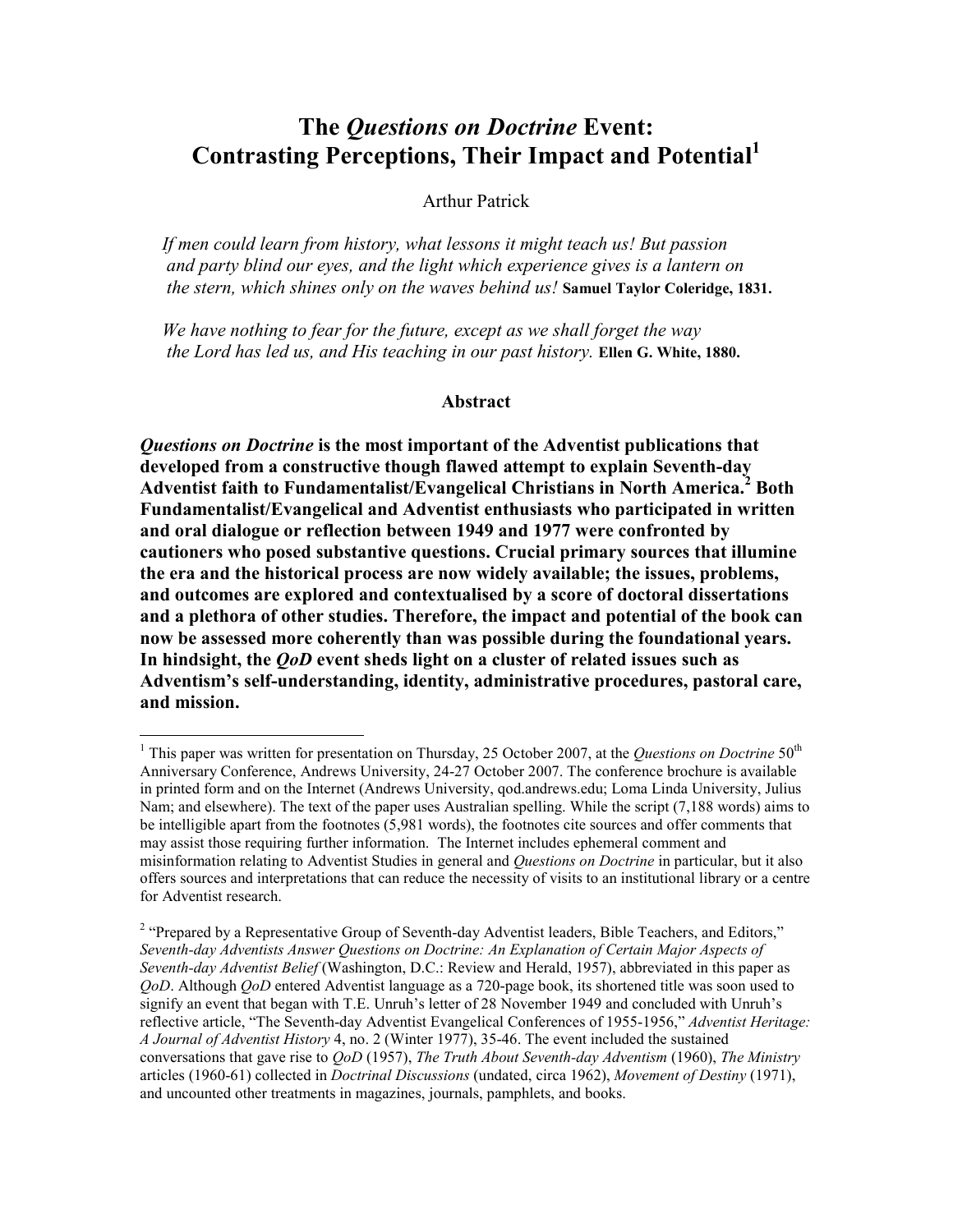#### Introduction

The impact of QoD derives from the nature of Seventh-day Adventism (abbreviated herein as SDA, Adventism), the mid-twentieth-century context that birthed the *OoD* initiative in North America, and the various perceptions of the process and the book that have been developed and promulgated in various parts of the world during the past halfcentury. This paper does not attempt to repeat acknowledged data, the principal historical facts about  $QoD$ <sup>3</sup> Rather, it seeks for an interpretive framework that may facilitate constructive answers to an elusive question: In view of the variety of perceptions of QoD and their profound and continuing impact, how can the Seventh-day Adventist Church move constructively beyond this long-continuing controversy? There is a need to hear actively the voices that derive from differing convictions, including the enthusiastic participants and affirmative supporters in Fundamentalist/Evangelical and (in particular) Adventist circles. Others voices are also crucial, especially those of the ardent cautioners within each of these communions who express concerns, formulate critiques, and lay charges. However, the quest to understand will be helped most of all by the analysts who offer historical, biblical, theological, sociological, and other interpretations that point beyond the partisanship of apologetics and the rhetoric of controversy toward comprehensive understanding and constructive action. To transcend fifty years of conflict with reference to the  $QoD$  event, one of Adventism's "thorniest"<sup>4</sup> problems, will facilitate clearer perceptions of the movement's identity and fuller participation in its mission.

## I. QoD: Sketching the Big Picture

Adventism began as a trans-denominational, Protestant movement, nourished by apocalyptic thought, cast in a pre-millennialist mould, and infused with a passion for doctrinal reconstruction. Its history includes extended interaction between the influences of imminence and permanence, charisma and institutionalisation, an America-centred focus versus a vision embracing "every nation, tribe, language and people" (Revelation 14:6, NIV). After health, educational, and other reforms were incorporated into its mission, the movement's identity exhibited a richness that made its relationships with culture complex and at times gave rise to internal conflict.

 $\frac{3}{3}$  The basic facts are available in R.W. Schwarz, *Light Bearers to the Remnant: Denominational History* Textbook for Seventh-day Adventist College Classes (Mountain View, Calif.: Pacific Press, 1979), 543-6; Richard W. Schwarz and Floyd Greenleaf, Light Bearers: A History of the Seventh-day Adventist Church (Nampa, Idaho: Pacific Press, 2000), 454-457; Keld J. Reynolds, "The Church Under Stress 1931-1960," in Gary Land (editor), Adventism in America: A History (Grand Rapids, Mich.: Eerdmans, 1986), 185-88. See the 24 pages that discuss *QoD* in Malcolm Bull and Keith Lockhart, Seeking a Sanctuary: Seventh-day Adventism and the American Dream (Bloomington: Indiana University Press, Second Edition, 2007), in particular Chapter 5, 83-98.

<sup>&</sup>lt;sup>4</sup> I adopt the term from George Knight; the concept might be explored usefully in terms of the impact of the QoD event on the church's finances, unity, morale, and mission. A minister assures me that, according to his specific knowledge, one of his church members donated significant sums of money to an initiative based on the concept that Adventism apostatised with QoD. The minister knows that one such gift was 1.5 million dollars but he does not know the amounts of other gifts. While the global investment by Adventists in such initiatives is large, it is difficult to quantify with any degree of accuracy.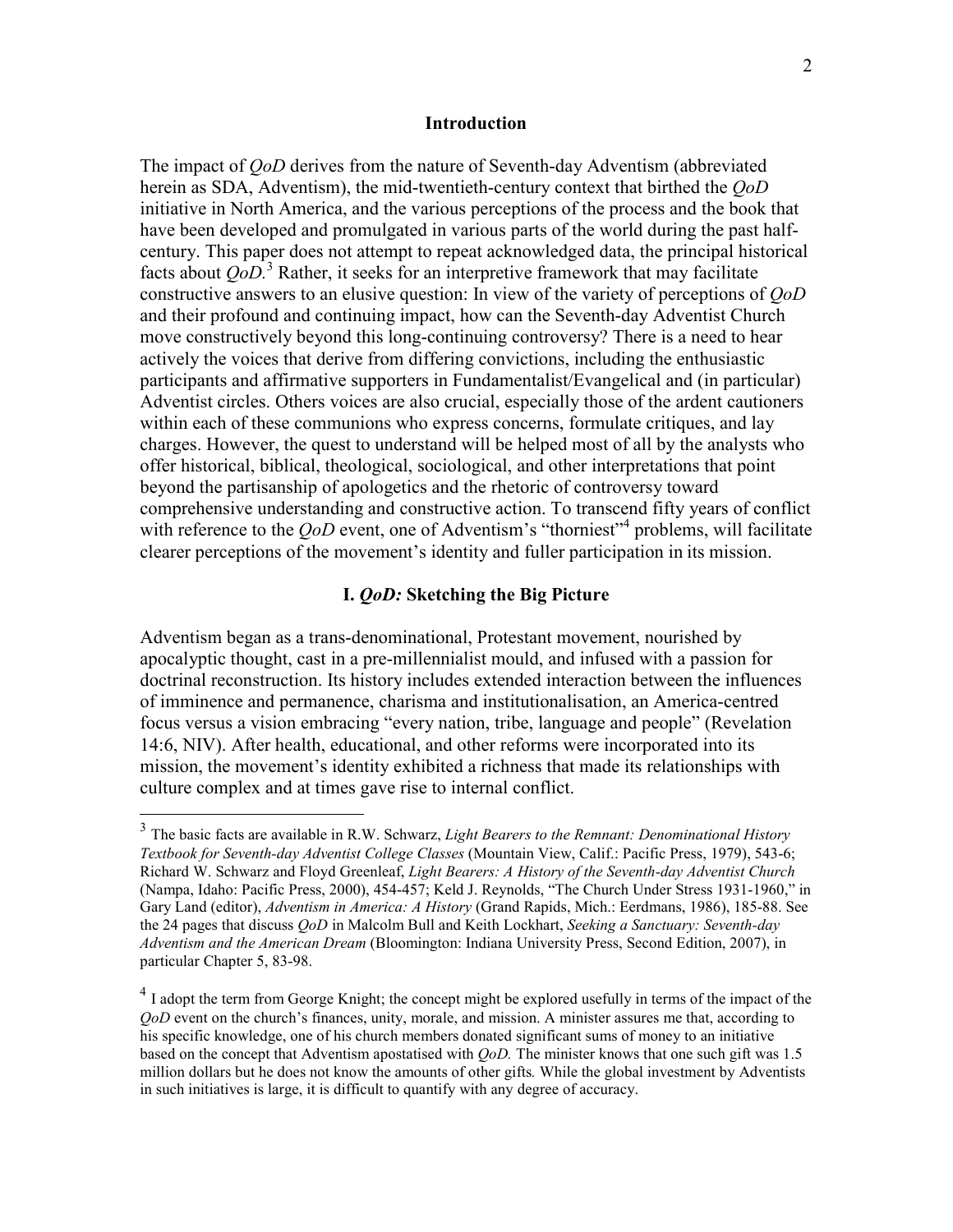During the 1950s, the movement was recovering from the crisis of World War II, confronting daunting challenges, and experiencing exciting opportunities. Rival solutions to multiple issues (in particular, biblical, historical, theological, and sociological) were epitomised by various impulses such as the Seventh Day Adventist Reform Movement,<sup>5</sup> the True and Free Seventh-day Adventists, the Sanctuary Awakening Fellowship, and other stirrings.<sup>6</sup> Competing options did not lack eloquent advocates: Taylor G. Bunch, Louis F. Were, Carlyle B. Haynes, Melvin K. Eckenroth, Robert J. Wieland, Donald K. Short, Edward Heppenstall, and E.B. Jones are a few examples of many urgent voices from the era.<sup>7</sup>

Official initiatives of the mid-century sought to offer a centrist stance in explicating and defending the church's faith. Noteworthy are six volumes on prophetic and conditionalist faith by LeRoy Edwin Froom (1946-1966), the Our Firm Foundation conference presentations (1952) subsequently published in two books, $<sup>8</sup>$  apologetic volumes such as</sup> Francis D. Nichol's Ellen G. White and Her Critics (1951), and Nichol's revised edition of Answers to Objections (1952). Promising progress in biblical exegesis occurred with the first seven volumes of the Commentary Reference Series (1953-1957) and Problems in Bible Translation (1954). Towering issues of the time were as complex as first and last things (origins and eschatology), the hermeneutics of biblical apocalyptic and prophetic literature, righteousness by faith and perfectionism, the relationship of Fundamentalism to Evangelicalism, biblical inerrancy and the authority of other inspired writings. Always at the centre of the effervescence were concerns about Adventist identity and mission.

<sup>&</sup>lt;sup>5</sup> The roots of the Reform were in World War I but the plant flourished anew during and after World War II; Pastor Dumitru Nicolici nurtured its Australian expression. Note such treatments as A[lfons] Balbach, The History of the Seventh Day Adventist Reform Movement (Roanoke, VA: Seventh Day Adventist Reform Movement, 1999) in the context of interpretive writings including Sergei I. Zhuk, Russia's Lost Reformation: Peasants, Millennialism, and Radical Sects in Southern Russia and Ukraine, 1830-1917, as reviewed in William B. Husband, "Looking Backward, Looking Forward: The Study of Religion in Russia after the Fall," Journal of Religious History 31, no. 2 (June 2007), 195-202.

<sup>&</sup>lt;sup>6</sup> No authoritative guide to these diverse impulses is available but Lowell Tarling introduces some of them effectively in The Edges of Seventh-day Adventism (Bermagui South, NSW: Galilee, 1981). While certain movements were ephemeral, others developed structures that persist in the 21<sup>st</sup> Century. Note the content of Document Files (for example, DF 938 and 961a) in the Ellen G. White/SDA Research Centre at Avondale College that relate to the following: The Independent Non-Conformist Seventh-day Adventist Church, The Victory Church, the True Medical Missionary Association, the International Health Institute, Gems of Truth, Prophetic Research International, Ministry of Healing Health Centres, and more.

 $<sup>7</sup>$  During 1972, Adventist world leaders decided that enhanced General Conference archives, Ellen G.</sup> White Estate branch offices, plus Ellen G. White/Seventh-day Adventist Research Centres in the major geographical areas of the world, would be beneficial. As founding director (1976-1983) of the Ellen G. White/SDA Research Centre serving the South Pacific Division, my writing is heavily dependent upon the treasures housed therein, on the campus of Avondale College, and augmented by the Adventist Heritage Centre that adjoins the Research Centre. The resources of the Research Centre, including its Document Files (abbreviated as DF), house most of the resources cited in this paper.

 $8$  Our Firm Foundation (Washington, D.C.: Review and Herald, 1953).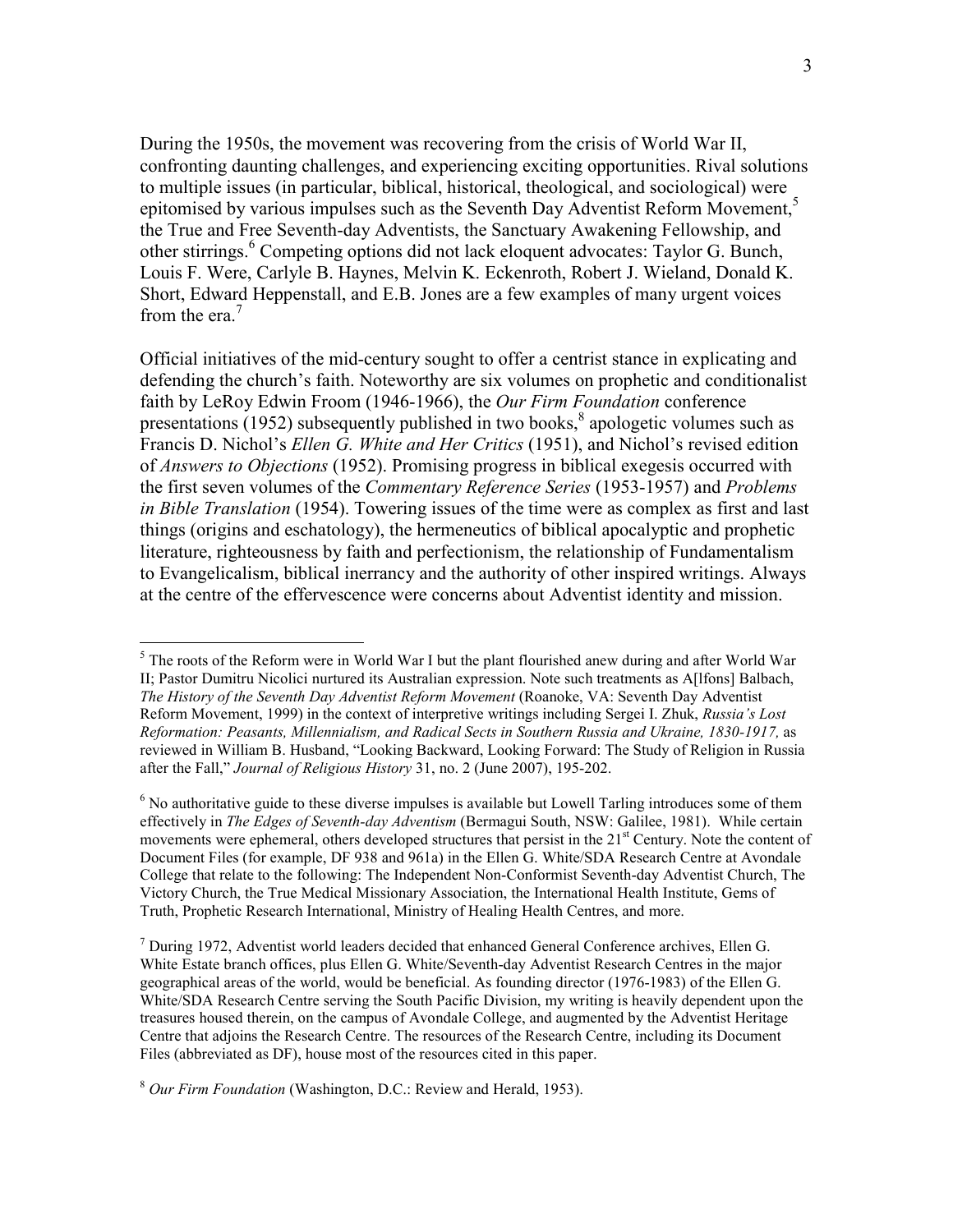Even before *OoD* was published, it was hailed by a conference president in North New Zealand as a foretaste of a renewed and renewable Adventism. While this sentiment appeared to affirm elements of the official stance of Adventist leaders like LeRoy Edwin Froom (1890-1974), Walter E. Read (1883-1976), Reuben R. Figuhr (1896-1983), Roy Allan Anderson (1895-1985), and Harry W. Lowe (1893-1990), perceived radicalism and reaction to it soon caused conflict that resulted in the loss of ministers and members. Within Australasia, the haemorrhaging was most apparent in the North New Zealand Conference where the president, a group of ministers, and many members were dismissed when a long-continuing war erupted in a fresh battle over *OoD*. The aspirations of Barnhouse, Martin and their colleagues resonated with those of mainstream Adventism but failed to win immediate approval from many *Eternity* magazine subscribers as well as prominent Fundamentalists/Evangelicals. Committed Adventists like Milian Lauritz Andreasen (1876-1962), Al Hudson and Robert Brinsmead viewed QoD as a serious deviation from authentic Adventism that demanded the firing of warning shots across the bows of Remnant Church entities. In hindsight, painful and positive outcomes can be identified within many such arenas.<sup>10</sup>

These early, rival perceptions of *QoD* have persisted into the twenty-first century and characterise opposing currents within contemporary Adventism. It is noteworthy that a minority of committed members, even today, experience intense emotion at the mere mention of  $QoD$ .<sup>11</sup> For at least some of these earnest believers, the entire event began as an inexplicable mystery and for fifty years has seemed to be an escalating tragedy.<sup>12</sup> Such

 $\overline{a}$ 

 $11$  A minister recalls (e-mail, Eaton to Patrick, 27 September 2007) a woman who raced around his house "waving the book QOD and shouting 'The work of Satan.'"

 $9$  Biographical data on some of these leaders is given in the Seventh-day Adventist Encyclopaedia; cf. obituaries in Adventist Review: 4 April 1974, 30; 17 June 1976, 23; 20 March 1986, 21; 16 May 1991, 22; 10 November 1983, 31. More comprehensive biographies of all participants in the QoD event would assist with the interpretive process.

 $10$  Elsewhere I have explored the passion of Adventists for "the ground-hog method of doing theology." The ground hog (or woodchuck) is a small, burrowing, North American animal that digs downward and tunnels along before surfacing, taking a deep breath of fresh air and exclaiming, "Aha! Pure air here." Hence, the ground-hog method of doing theology tunnels under the experience of the church to an idealised era (1888, early Adventism, the Reformation, "Primitive" Christianity), surfaces, and exclaims, "Aha! Pure theological air here." The method has a great strength in its quest to understand and re-experience the faith of the past; it has a great weakness in that it tends to ignore God's ongoing guidance. A principal Adventist concern with the Reformation is that the followers of the reformers wrote up creeds and declined to move beyond them. Since the 1931 publication in an official yearbook of a statement of their fundamental beliefs, Adventists have been increasingly tempted to adopt creedal definitions of their faith. See, for instance, my article entitled "Glacier View and the Australasian Ministers," Spectrum 34, issue 2 (Spring 2006), 68-71; cf. Chris Blake, "Are We Guardians or Seekers of Truth?" Spectrum 34, issue 1 (Winter 2006), 28-29. History illustrates the struggle of our movement in this regard; note the books and articles written by Gilbert Valentine, including "A slice of history: The difficulties of imposing orthodoxy," and "Developing truth and changing perspectives," Ministry, February, 2003, 5-9; April 2003, 24-26.

 $12$  I thank many faithful Adventists for helping me understand some of these perceptions, not least Arlie Heckendorf (a personal testimony), Rick Ferret (a sociological reflection), and Arnold Reye (an historian's view) in e-mails to Patrick, 23 September 2007.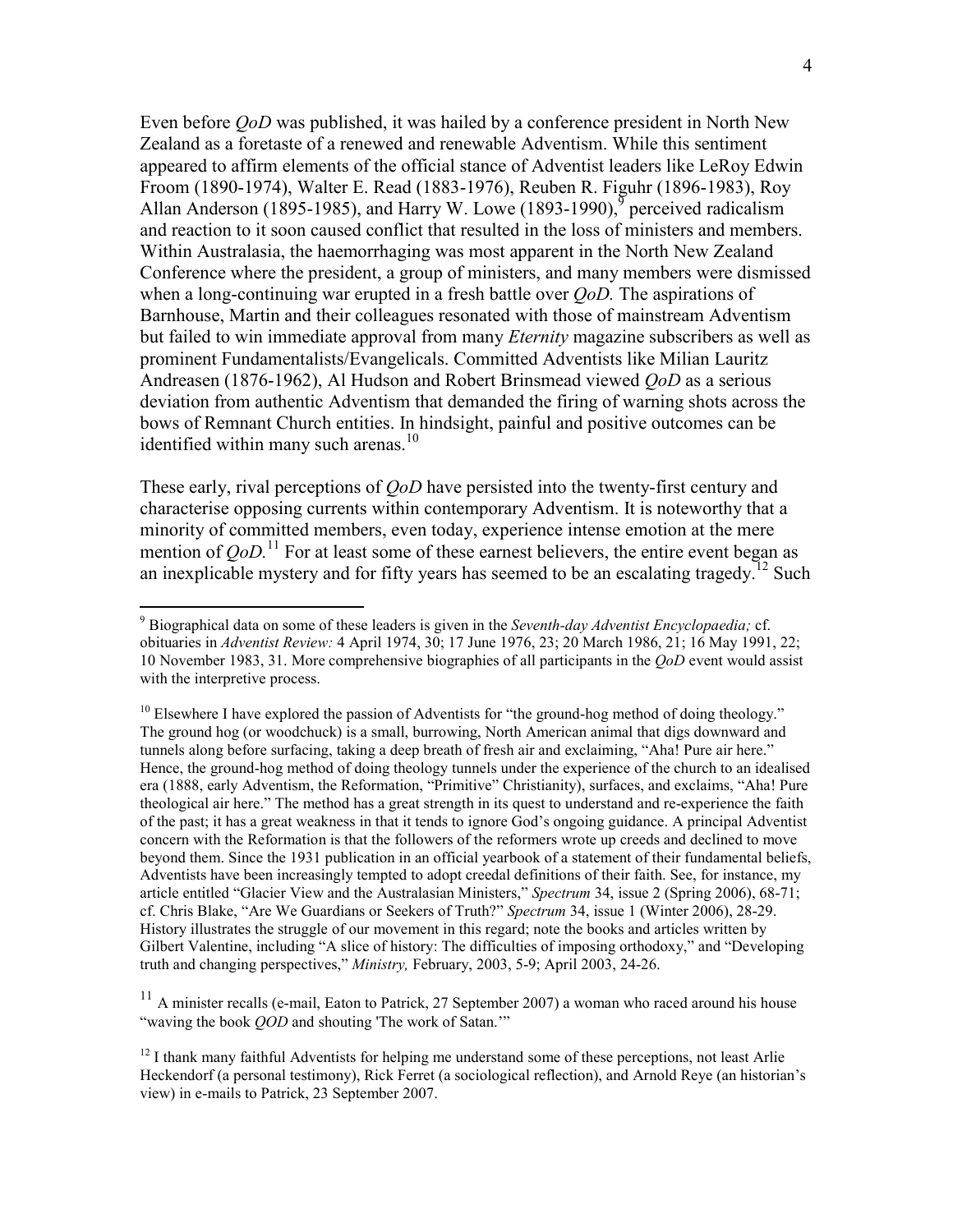observers are informed by literature that is substantive in quantity and ongoing; for instance, one strand alone includes more than twenty of the many volumes written by the Standish brothers.<sup>13</sup> The continuing controversy thrives independently of a large body of agreed facts: it is about the meaning of the *OoD* event as seen by observers located on purpose-built watchtowers.

 Conflict about QoD has persisted for many decades, in part because some of the important primary sources have been unknown or little known until recent years, enabling serious misconceptions to be repeated without effective correction. Should the personal papers of Walter Martin remain unavailable for research, it needs to be asked whether these documents are critical for those who want to understand the Adventist engagement with the issues.<sup>14</sup> It seems reasonable to expect that, by the end of the conference at Andrews University, all the documentation that is crucial for Adventism will be in the public arena and discussed in the interpretive papers that will be presented.<sup>15</sup> This reality, plus the comparative completeness and evident maturity of recent studies relating to the historical context of  $\dot{Q}oD$ , its process, ideas, and outcomes, indicates that a more effective consensus may be achieved in the near future.

## II. Confession and Thesis

This paper will be misunderstood unless it acknowledges the geographical and personal limitations of the perspectives that it offers. Late in 1949, I was baptised at the North New South Wales camp meeting and shortly thereafter heard the moving presentations of Francis D. Nichol, Adventist apologist *par excellence* and soon-to-be the editor of the seven-volume Seventh-day Adventist Bible Commentary. During the next eight years on the campus of the Australasian Missionary College (now Avondale College) as a belated secondary and then tertiary and graduate student, I was likewise captivated by the

 $\overline{a}$ 

<sup>&</sup>lt;sup>13</sup> See Russell R. and Colin D. Standish, *The Greatest Of All The Prophets* (Narbethong: Highwood Books, 2004), 408-411, for a listing of 38 volumes advertised by Remnant Herald/Hartland Publications. Cf. the volume by the Standish brothers from the same publishers, *Half a Century of Apostasy: The New* Theology's Grim Harvest 1956-2006, for a listing of 55 volumes, about half of which deal with what the brothers term "the ills of God's Church." The latter book updates the interpretation already formed when the Standish brothers presented their "Bangkok Tapes" (17 March 1979), later printed as an undated, 34 page pamphlet (probably by Pastor George Burnside, or at least on his press), entitled "The Crisis in the Adventist Church."

<sup>&</sup>lt;sup>14</sup> Martin appears to have expressed his mind rather fully in magazine and journal articles during the early years, in various books (including *The Truth About Seventh-day Adventism*), and later oral reflections.

<sup>&</sup>lt;sup>15</sup> Guides who offer help are many. They include Kenneth Wood, Raymond Cottrell, J.R. Zurcher, A.V. Olson, Herbert E. Douglass, Ralph Larson, William H. Grotheer, Leroy Moore, Eric C. Webster, Jerry Moon, Woodrow W. Whidden, Paul McGraw, Julius Nam, Richard Ferret, Ronald Lawson, George Knight. and many others. See especially Seventh-day Adventists Believe (Washington, D.C.: Review and Herald, 1988), 45-52; Woodrow W. Whidden, "Why should Jesus be both divine and human?" and "Questions on Doctrine: Then and Now," Ministry, March 2003, 24-26; August 2003, 14-18. Cf. George R. Knight's "Annotated Edition" of Seventh-day Adventists Answer Questions on Doctrine (Berrien Springs: Andrews University Press, 2003) that includes "Notes with Historical and Theological Introduction."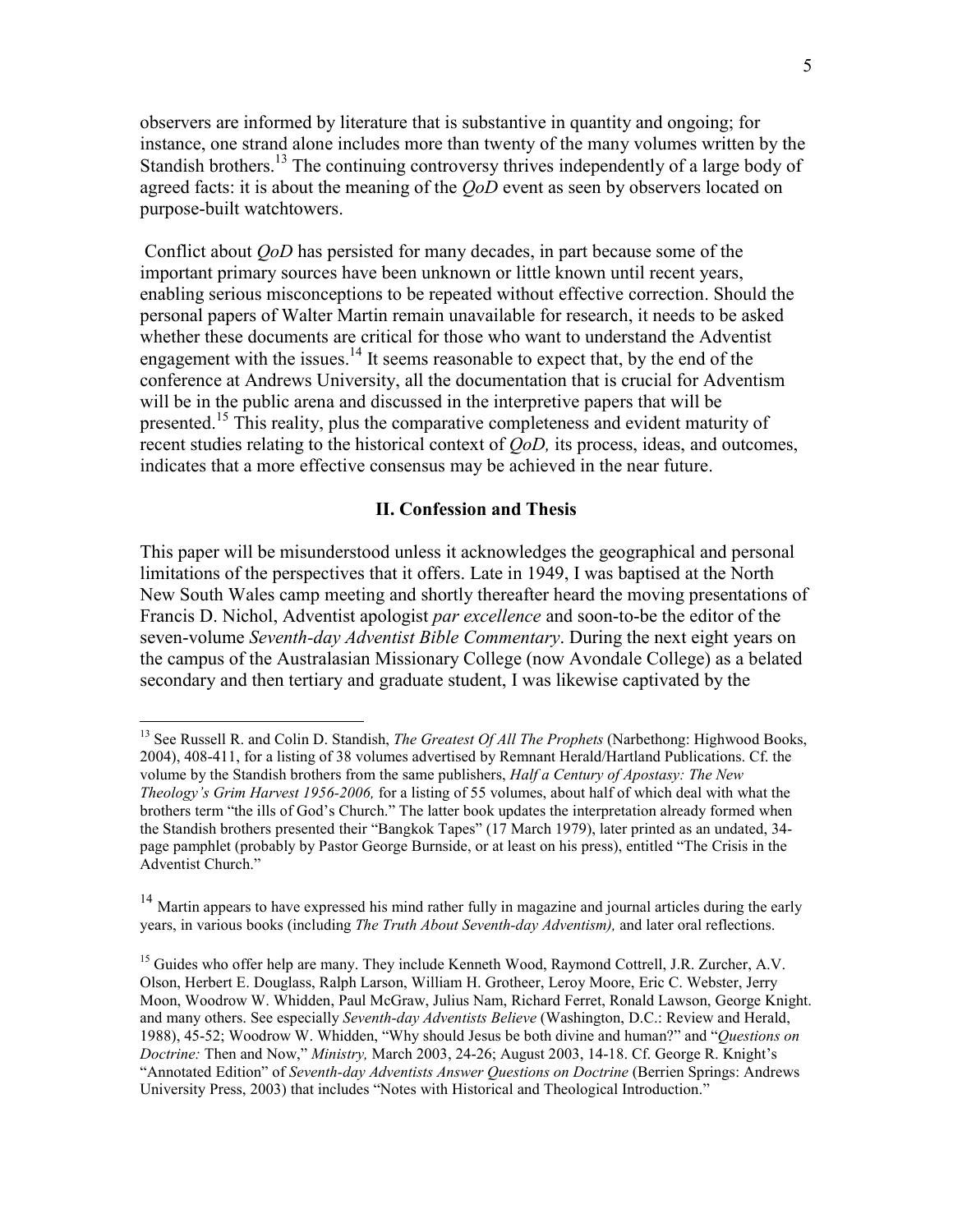Adventist vision of other presenters from North America. Memorable in this regard was the evangelistic preaching of George Vandeman, the historical/prophetical discourse of LeRoy Edwin Froom ("diamonds from Daniel, pearls from Paul and rubies from the Revelation"), the revivalist spirituality of E.L. Minchin, and the pastoral-evangelistic passion of R.A. Anderson (author of The Shepherd Evangelist, 1950). Some of the most influential input into Australasian Adventism of the era was offered by Melvin K. Eckenroth's focus on the content of Ellen White's Evangelism ("Christ-centred Preaching"), the biblical exegesis of Edward Heppenstall ("Law Grace and the Covenants," "Doctrine of the Sanctuary"), and the "Prophetic Guidance" lectures by Arthur L. White, at the first-ever Seminary Extension School held in Australasia, during December 1957 and January 1958.<sup>16</sup> These experiences indicated to me that Adventism was in an era of dynamic renewal and growth in its understanding and application of Scripture.

By February 1958, I was beginning a ministerial internship in New Zealand with a deep hunger for more of what the SDA Theological Seminary might offer. It would take until 1970 to save funds for full-time attendance at the seminary and the impressive on-campus classes of Horn and Oosterwal, Dederen and LaRondelle, Maxwell and Hasel, and others. Before and after seminary the issues in Adventism were, for me, included in the daily diet of parishes and classrooms in New Zealand, the United States, and Australia.

Therefore, my perspectives in this paper are those of an evangelist/minister/teacher who lived in only three of many countries where the *OoD* event exerted a profound influence. More than that, my viewpoint is that of a believer inside Adventism; such is at once suspect because of its potential bias, but potentially useful because of its first-person experiences. While I acknowledge the inherent peril, I also pray for the constructive outcome.<sup>17</sup> My engagement with twenty centuries of Christian history is limited; but reflection on it causes me to acknowledge another latent prejudice: the conviction that the teachings of Scripture meet the exigencies of every human situation. While human attempts at the interpretation and application of Scripture frequently issue in crises, even those experiences may facilitate growth in understanding.<sup>18</sup> Accordingly, flaws that

<sup>&</sup>lt;sup>16</sup> Note the presentations given by such thought-leaders in the *Our Firm Foundation* conference and volumes during 1952 and 1953.

<sup>&</sup>lt;sup>17</sup> The  $QoD$  event was of interest to Adventists throughout my teaching career that began at Andrews University (part time) during 1971 and continued at Avondale College (from 1973), and La Sierra University (1996-1998). During 2003, in a graduate seminar at La Sierra University, I suggested that 1957 might rank with 1844, 1888, and 1980 as a crucial Adventist date. Cf. my book review, "Moore's Light on an Adventist Trouble," Adventist Today 14, issue 3 (May/June 2006), 22, 23, 20.

<sup>&</sup>lt;sup>18</sup> A luminous expression of this notion occurs in the epilogue of Paul Johnson, A History of Christianity (New York: Simon and Schuster, 1976), 515-6: "Moreover, Christianity contained its self-correcting mechanisms. The insights provided by Christ's teaching are capable of almost infinite elaborations and explorations. The Christian matrices form a code to be translated afresh in each new situation, so that Christian history is a constant process of struggle and rebirth—a succession of crises, often accompanied by horror, bloodshed, bigotry and unreason, but evidence too of growth, vitality and increased understanding." My article, "Contextualising Tensions in Seventh-day Adventism: 'a constant process of struggle and rebirth'?" seeks to interpret "the struggle of recent decades between continuity and change in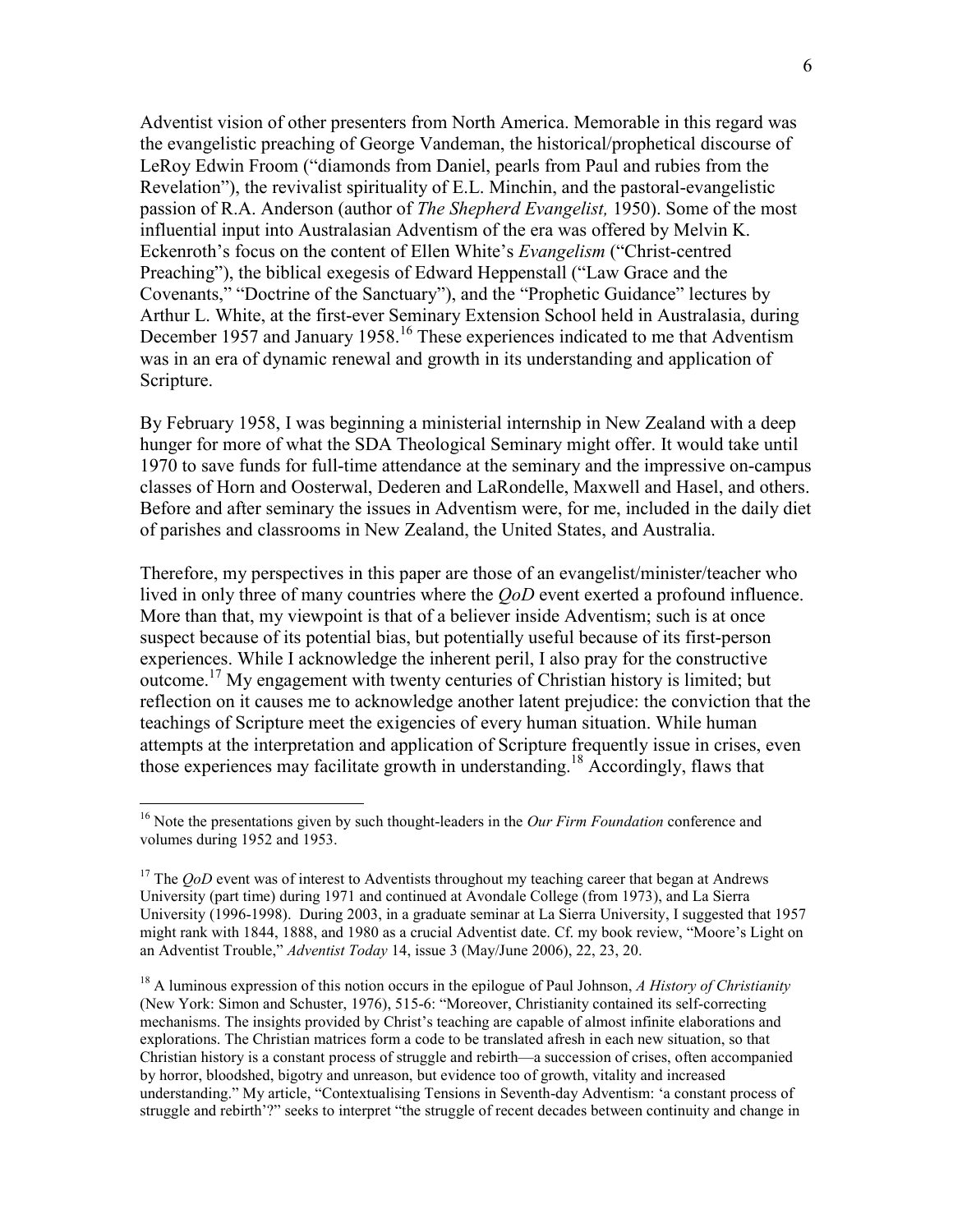illustrate the humanity of the participants and their critics marred the  $O<sub>o</sub>D$  event; perceptions of it (including my own) are constrained by the same impediments. However, the event is latent with promise because of the way it illumines Adventist identity, practice, and mission.

Seventh-day Adventism is essentially a quest to understand and share the message of Scripture in an eschatological setting.<sup>19</sup> From the daunting mid-point of the twentieth century onward, Adventism could never achieve sustainable maturity in its selfunderstanding and witness without building coherently on the type of exegetical understandings fostered by its *Bible Commentary*.<sup>20</sup> The process that lay behind the book QoD gave the church an unparalleled challenge to express its faith coherently so that it would be better understood, most specifically by a significant segment of North American Christianity. Although this endeavour was partially successful and bore important fruit within and beyond Adventism, the process was marred by serious misunderstandings that constrained or damaged the potential outcomes.

It is ever the responsibility of the church and the individual member to monitor information and assess its reliability. The relevant questions are as exacting as they are unavoidable. Does the information have a valid basis in biblical exegesis? Is it historically accurate? Is its theological content informed by God's leading throughout the history of His people in Bible times, during twenty centuries of Christianity, as well as within Adventism? What of its viability for building sustainable faith and facilitating effective mission?<sup>21</sup> In the providence of God, Adventists in 2007 still have an

 $\overline{a}$ 

 $20$  I believe that the Ellen White who embraced books by perhaps 28 authors when writing fifteen selected chapters of her classic on the Life of Christ (1898) would be deeply pained that her spiritual descendants employed her literary corpus to limit the biblical exegesis of their Commentary Series. Note the writings of Raymond Cottrell on this theme (for instance, consult the online SDA Periodical Index for the Cottrell articles, including those in *Spectrum* and *Adventist Heritage*) in the context of the Life of Christ Research Project, http://www.adventistarchives.org/documents.

Adventist teaching, suggesting that a score of doctoral dissertations as well as other studies offer a coherence that is not yet satisfying for all believers."

<sup>&</sup>lt;sup>19</sup> While Seventh-day Adventism is one of a plethora of nineteenth-century utopian impulses that arose in North America, its relation to Scripture both compares and contrasts with that of other well-known movements from the same historical period. One leader (Joseph Smith) offered new scriptures; another (Mary Baker Eddy) produced a "key" to the Christian Scriptures; the Jehovah's Witnesses developed a "teaching magisterium." Ellen White simply proffered "a lesser light to lead men and women to the greater light," "An Open Letter From Mrs. E.G. White to All Who Love the Blessed Hope," Review and Herald, 20 January 1903, 14-15. Note this "Open Letter" was available "free from all our publishing houses and tract societies." It was an enormous risk for our pioneers to define landmark ideas and have a co-founder of Adventism subject these concepts to Bible study over a long period of time. While these teachings have been subject to constant development, they persist in clearly-recognisable form.

<sup>&</sup>lt;sup>21</sup> Adventism of the 1950s could be described as being at the stage of development characterised by Morris West, A View from the Ridge: The Testimony of a Pilgrim (Sydney: HarperCollins, 1996), 61; like West when he was "a man without a shadow," Adventism "carried a heavy load of unexamined certainties." Coming to terms with the demands of mature faith would be traumatic but inescapable.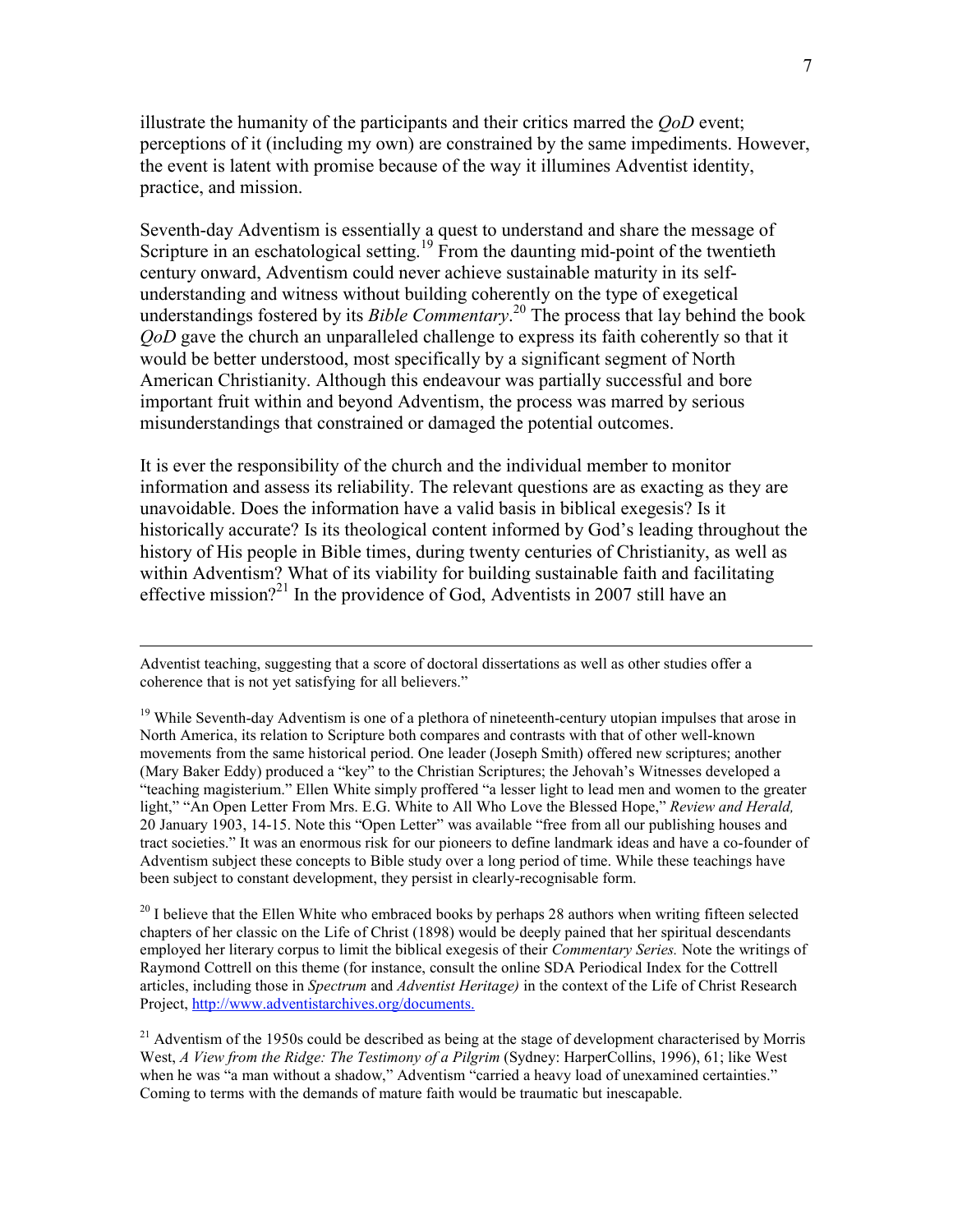opportunity to embrace the awesome potential of the QoD event, experienced only in part a half-century ago.

#### III. Hearing the Initial Testimony

To understand the QoD event, it is essential to identify and hear all the potential witnesses whose testimony might be expected to illumine the historical process and its variant interpretations. By daring to speak to "the other side"<sup>22</sup> in 1949, T.E. Unruh initiated the possibility of the discussions that eventuated and in which he was a participant. Unruh also reflected usefully on both the process and its outcomes from the vantage point of the 1970s. Amongst all the participants, Froom invested the most energy. Froom's contribution to Adventist apologetics needs to be interpreted in the wider context of the decades he spent leading the Ministerial Association, as well as exploring and explicating the historical antecedents of Adventism's "Prophetic Faith" and "Conditionalist Faith." Froom's Movement of Destiny, published in 1971, locates QoD within the broad sweep of Adventist theological development and constitutes his major reflection on the event as seen through the eyes of an Adventist thought-leader who, as an apologist of the era, has few peers.<sup>23</sup> Anderson, Figuhr, Lowe, and Read also offer believer-participant insights that, in general, accord with those of Froom. On the other hand, Cannon, Barnhouse, and Martin are participants from "the other side" with the most to lose if they are seen to be letting down the Fundamentalists/Evangelicals.<sup>24</sup> The participants named in this paragraph offer the primary evidence that grounds the QoD event in historical reality. Their testimony has all the strengths and limitations expected of eyewitnesses and enthusiasts who have motives that they state clearly, as well as objectives that may not be articulated in any overt manner.<sup>25</sup>

The enthusiasts from both Adventist and Fundamentalist/Evangelical ranks represent the two principal groupings whose envisioning and risk-taking facilitated the *QoD* event and the constructive aspects of its outcomes. However, cautioners<sup>26</sup> and loyalists advocating a

 $\overline{a}$ 

 $^{22}$  I adopt the term as defined by an Old Testament specialist who has strayed fruitfully into Adventist Studies, agreeing with his estimate of the benefit we receive from hearing those who oppose our point of view. See the extensive content of Alden Thompson's website at Walla Walla University in terms of his article, "Conversations with the other side," Spectrum 31, issue 4 (Fall 2003), 54-9.

 $^{23}$  Froom's Chapter 31, entitled "Significant Part Played by *Ouestions on Dcotrine," Movement of Destiny*, 476-492, is especially valuable.

<sup>&</sup>lt;sup>24</sup> The event is often characterised as Adventist conversations with Evangelicals. More correctly, "the other side" were Fundamentalists, as defined in numerous topical and biographical articles in such works as Daniel G. Reid (editor), Dictionary of Christianity in America (Downers Grove: InterVarsity, 1990). Cf. Martin E. Marty and R. Scott Appleby (editors), Fundamentalisms Observed (Chicago: The University of Chicago Press, 1991). A fresh expression of evangelicalism was emerging at the time.

<sup>&</sup>lt;sup>25</sup> Graeme Bradford and David Hay illumine this comment in e-mails: Bradford to Patrick, 13 August 2007; Hay to Patrick, 26 August 2007.

<sup>&</sup>lt;sup>26</sup> With Norman Young (in an hour-long conversation on 26 September 2007), I wish for a more appropriate descriptor than "cautioners." I use the term as less pejorative than other options.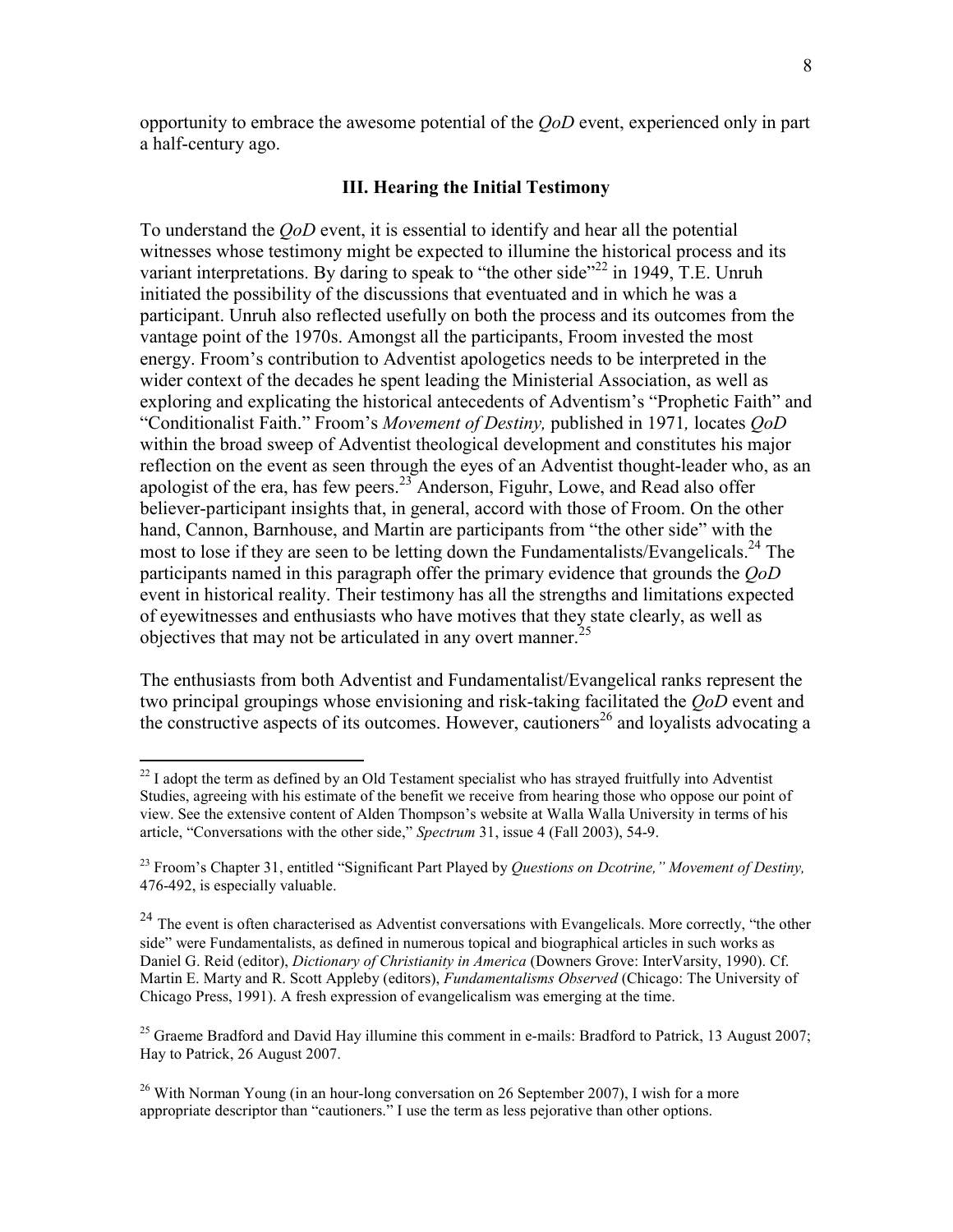particular point of view soon pressed both these sets of individuals. Instead of immediate, positive results from an effective dialogue and dialectic, destructive conflict developed. On the side of the Fundamentalists/Evangelicals, impressive voices offered strident opposition to the process: Louis T. Talbot, M.E. DeHaan, and Harold Lindsell typify a chorus of voices.<sup>27</sup> On the Adventist side, one standard-bearer excelled above the others in the fervency and plainness of his critiques: between 1957 and his death in 1962, Andreasen was the outstanding Adventist cautioner and his writings continue in that role to this day.

Andreasen was not a participant in the conversations that created the book; indeed, his forthright campaign began in part because he was not included, even amongst perhaps 250 readers of the *OoD* manuscript. Was this exclusion because key Adventist participants deemed he was a potential source of opposition, or was it simply due to such factors as his advancing age? Once debate flared, Andreasen had no opportunity to review the extensive documentation that later investigators have combed through so carefully. Such researchers as Leroy Moore offer conclusive evidence that Andreasen's major charges are, in the main, without factual foundation.<sup>28</sup> Is it, therefore, fair to the "Great Dane" of Adventism to continue to cite him as an authority on the  $OoD$  event?<sup>29</sup>

 $\overline{a}$ 

 $28$  Note my review of Moore cited in footnote 17 and observe the context in which Moore makes the following observations: "As Andreasen demonstrates, we are unlikely to understand anyone we don't trust" (141) "Andreasen 'can find no other reason' because a conspiracy obsession enforces the worst possible construction" (141); Andreasen's "belligerent attitude hurt his cause" (148); "But Andreasen's own selfcontradictions should warn against echoing his charges" (184); "One thing is certain, all sanctuary charges were totally false" (185). See also Chapter XII, "Andreasen's Self-Incriminating Charge," 115-123. Observe the spirited support of M.L. Andreasen over many years by William Grotheer in his newsletter, "Watchman, what of the night?" See especially issues for the second half of 2006; cf adventistlaymen.com.

 $^{29}$  I address some of the biographical and related data in a paper entitled "Resisting Change: M.L. Andreasen and the Development of Adventist Theology," 30 June 1993, available on a CD from the Ellen G. White/SDA Research Centre at Avondale College (egwrc@avondale.edu.au). Andreasen's famous Letters to the Churches are available in various forms on the Internet; his biography, by Virginia Steinweg,

 $27$  Four doctoral dissertations, read together, provide a framework and detailed evidence that enable the event to be interpreted coherently. See Rolf J. Pöhler's dissertation (Andrews University, 1995) that is available in articles and books such as Continuity and Change in Adventist Teaching: A Case Study in Doctrinal Development (Frankfurt: Peter Lang, 2001); Richard B. Ferret, "Charisma and Institutionalisation: Identity Issues in Seventh-day Adventism" (PhD diss., Sydney College of Divinity, 2006), publication forthcoming in the United Kingdom (Lampeter: Edwin Mellen Press); Paul Ernest McGraw, "Born in Zion: The Margins of Fundamentalism and the Definition of Seventh-day Adventism" (PhD diss., The George Washington University, 2004); Juhyeok (Julius) Nam, "Reactions to Seventh-day Adventist Evangelical Conferences and Questions on Doctrine 1955-1971" (PhD diss., Andrews University, 2005). McGraw's Chapter 4, pages 186-235, aptly describes some of the opposition to *OoD*. It is useful to trace expressions by opponents of the concept that Adventists are Christian from the 1950s through such publications as Gordon R. Lewis, *The Bible, the Christian, and Seventh-day Adventists* (Phillipsburg, New Jersey: Presbyterian and Reformed, 1979), 27; see also the writings of D.A. Carson and Dale Ratzlaff. It is of interest that in a volume edited by Carson, From Sabbath to Lord's Day: A Biblical, Historical and Theological Investigation (Grand Rapids: Zondervan, 1982), there are references to Seventh-day Adventism on eight pages, to L.E. Froom on two pages, and to Samuele Bacchiocchi on 58 pages. While Adventists in the 1950s attempted to offer scholarly integrity in Questions on Doctrine, in the longer term much stronger scholarship would be necessary.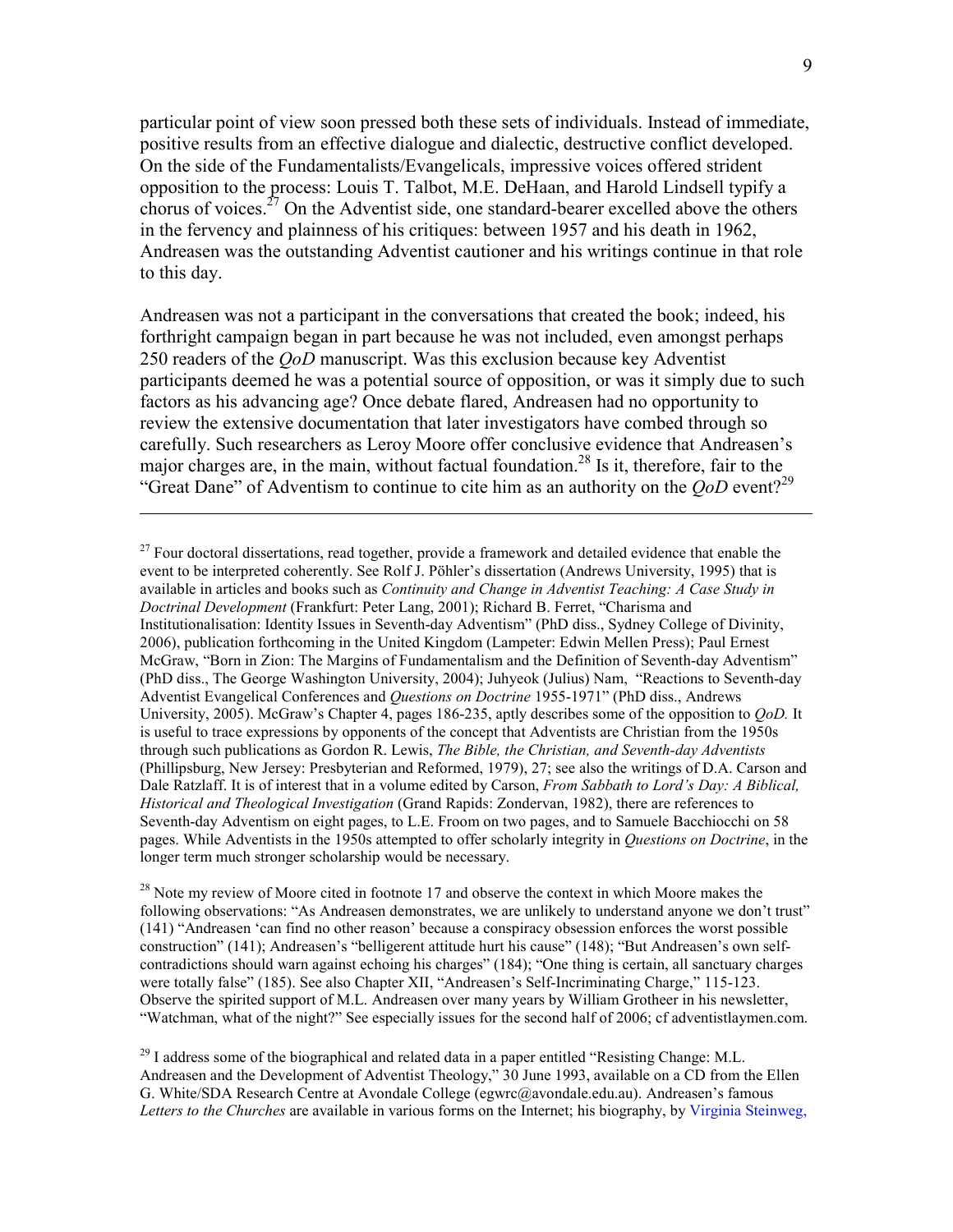## IV. Understanding the Australasian Experience

This paper presupposes that to understand Adventism, it must be examined within its founding homeland (North America) and in its multiple geographical expressions (even the so-called Antipodes). Therefore, this section will offer a fleeting glimpse of the profound impact of QoD within the territory of earth now known as the South Pacific Division of the Seventh-day Adventist Church, most specifically Australia and New Zealand  $30$ 

If to effervesce is "to exhibit fervour, excitement, liveliness" (Macquarie), the third quarter of the twentieth century was an era of effervescence within South Pacific Adventism. This was a time of profound disappointment for many believers. They interpreted World War II, even more than World War I, as the war that would end all wars by ushering in "the battle of that great day of God Almighty" (Revelation 16:14, KJV). A city (Darwin) on the island continent was bombed repeatedly; enemy submarines and an airplane actually reached Australia's first city (Sydney); surely "the kings of the east" were about to leap from the bridging islands and overrun the vast, thinly-populated territory of our agricultural nation. Banner headlines announced Adventist certainties: Hitler was marching to his doom (Daniel 2 said so) and the "time of trouble such as never was" was here (the Bible seemed to say that, too!).

When hostilities ended, Adventists asked why they were still on this rebellious planet.<sup>31</sup> Of course, they were certain this would be only "a little time of peace." New interpretations of startling prophecies flourished: during 1958 in Christchurch (New Zealand), the crowds came to hear about the drying up of the Euphrates and the imminent oil war of Armageddon. A medley of convincing voices offered definitive solutions. Adventism could learn from the Exodus movement and end the delay of its entry into the promised land (see Taylor G. Bunch); $32$  Adventist evangelistic outreach could be transformed by "Christ-centred preaching" (Haynes, Eckenroth); narrow Adventist horizons on law and sanctuary could be pushed back convincingly (Heppenstall;

is on-line at http://www.sdanet.org/atissue/books/andreasen. Note that most of Andreasen's letters pre-date the comprehensive reflections in Doctrinal Discussions.

<sup>&</sup>lt;sup>30</sup> The (then) Australasian Division mission territories were, in the 1950s, led by expatriates. As a would-be historian I cringe at the inadequacy of this section and the problem of fairly representing all the people who tried so valiantly to guide the Adventist ship through such troubled waters. Indeed, this section needs at least a book to clarify its history and implications. Relevant literature is available in the Research Centre's Document Files but it is too vast to cite in such a short treatment as this paper.

 $31$  Howard Weeks, in a doctoral dissertation and a subsequent book (1969), unpacks this dilemma effectively.

 $32$  Bunch mimeographed "The Exodus and Advent Movements in Type and Antitype," undated, 36 of his vesper sermons at the Battle Creek Tabernacle.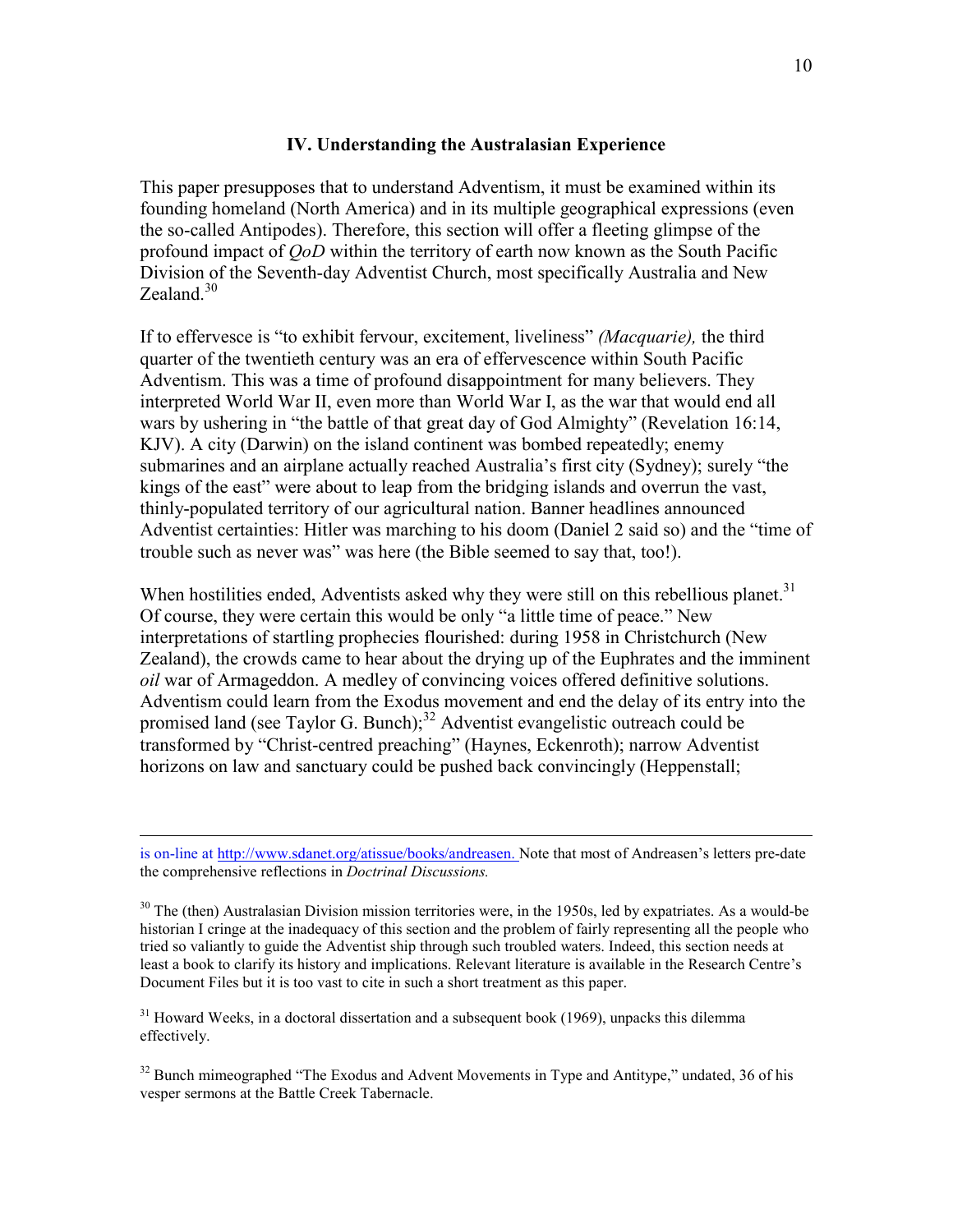Justesen);<sup>33</sup> Adventists could embrace more effective evangelism, aided by better shepherding (Vandeman, Anderson). Adventists are "continuators and consummators of the uncompleted Reformation, in the direct line of such spiritual dissentients as the Waldenses, Wycliffites, Hussites, Lutherans, Baptists and Wesleyans," and this "Movement of Destiny" was about to fulfil Revelation 18 (Froom, interpreted).<sup>34</sup> However, these confident voices from the Northern Hemisphere were often out-shouted by the John-the-Baptist fervency of earnest locals.

Even during the crisis years of World War II, Louis Were<sup>35</sup> was galvanizing hope with a "spiritual Armageddon" far bigger than anything that could be fought in the Valley of Megiddo. The Brinsmead family in Queensland had been doubly disappointed: Christ had not come and the hope offered by the Seventh Day Adventist Reform Movement was (it seemed to them) merely yet another deception. Fortuitously, Raymond Cottrell had drawn together everything that the Bible and the Spirit of Prophecy said on "Crisis and Victory," putting the Latter Rain in the *right* place according according to the Brinsmead schema. Likewise, Herbert Douglass, at Atlantic Union College, was giving the true order of last-day events. Wieland and Short were warning the church of the *peril* of "anti-Christ centred preaching." Also, Robert Brinsmead "discovered" incomplete but gripping fragments of the writings of Jones and Waggoner. Obviously, 1888, re-examined, was the answer. Jones had it right in The Consecrated Way to Christian Perfection (1905). Daniells, that great pioneer of "The Australian [and New Zealand] Mission" put Ellen White's convictions about 1888 into sharp, authentic focus (Christ Our Righteousness, 1926). The ingredients for the only true Adventism seemed ready for the ultimate integration and proclamation. The church was poised for its final, glorious witness, "fair as the moon, clear as the sun, and terrible as an army with banners" (Song of Solomon 6:10). The little remnant could almost hear the trumpet sounding.

Years of war between the Brinsmead family and their Queensland conference president only escalated on a wider front when Robert Greive was transferred across the Tasman Sea to North New Zealand. In his struggle to understand Adventism and combat the Brinsmead teachings on salvation and sanctuary, Greive grasped Anderson's encouragement eagerly. Instead of preserving confidentiality as Anderson requested, he mimeographed some of Anderson's letters and sent them to his ministers. Opposition soon became as uncontrolled as wildfire. For some leaders, the problem was guerrilla warfare that called on their authority to discipline dissenters. Disfellowshipped members were often understood not only as lost souls, but also as bodies that must no longer darken church doors. To some it seemed like divine vindication when Greive and a group of his most trusted ministers were decredentialled and dismissed from ministry.

<sup>&</sup>lt;u>.</u>  $33$  I recall my astonishment and appreciation in Heppenstall's lectures (1957-8) and my later gratitude for Jerome P. Justesen's article, "On the Meaning of sadaq," Andrews University Seminary Studies II (1964), 53-61. After four years as a Theology student I had almost no understanding of the relationship between the narratives and the prophecies in Daniel, the context of Daniel 8:14, the significance of Daniel 8:14 for Daniel's theme, the meaning of the word translated "cleansed" (KJV), and a cluster of related issues.

<sup>&</sup>lt;sup>34</sup> Note Froom's description of Seventh-day Adventists in *Collier's Encyclopedia* (1965).

<sup>&</sup>lt;sup>35</sup> Milton Hook has told the Were story discerningly; see DF 2074.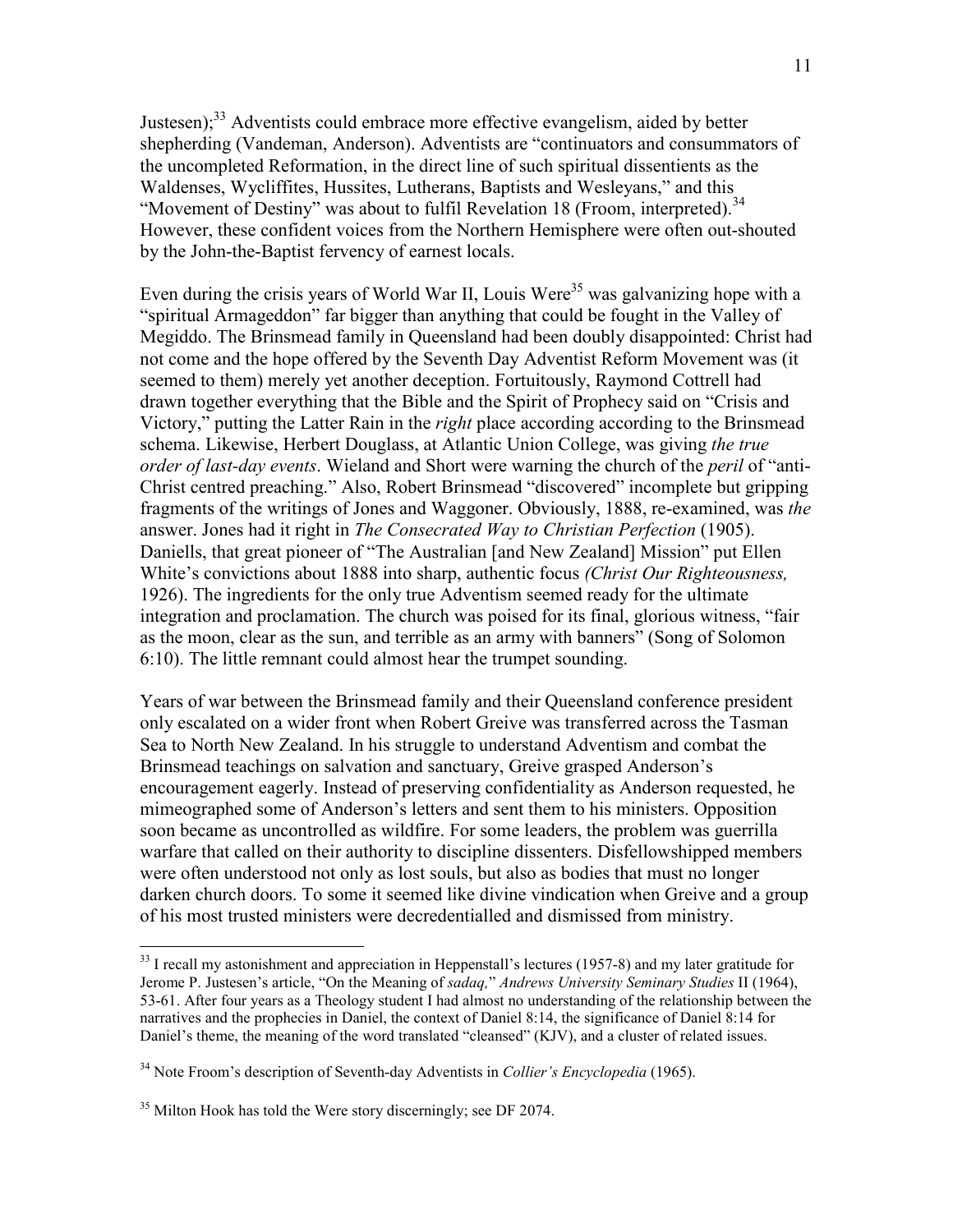Nevertheless, the same fate was suffered by those opposed to what *OoD* was attempting to achieve. The official Church was confident that it alone offered an ark of safety: members should refuse to listen to *any* voices of dissent, they should read *nothing* produced by "offshoots," congregations could rightly *dismiss* those on the right or the left who were causing trouble. Indeed, to convene or attend an unauthorised meeting, to publish a pamphlet or a book other that by an Adventist press was, more or less, to give a valid and just reason for questioning a member's loyalty or even erasing their membership and banning them from church attendance.

The ethos of the time can be illustrated by the experience of the Timaru, Dunedin, and Invercargill churches (South New Zealand) from 1960-1963. For instance, a disfellowshipped member from North New Zealand who came to stay with relatives in Timaru was reincorporated into the life and witness of the local congregation and deemed ready for membership, again. But the loyalists "knew" Michael Marsh had had a connection with Robert Brinsmead. Might this be a continuing peril, leading to the loss of precious souls? The solution seemed obvious by 1961: the minister-under-question must say six words, clearly, without equivocation: "Robert Brinsmead is of the devil." When he could only say that (like himself), Robert Brinsmead may have done some devilish things, it took ten months leave-of-absence to resolve the issue of his "loyalty." By 1963, in one congregation, "we" could no longer even talk to "them." If one of "us" did talk to one of "them," that person was no longer one of "us." This sequence of events is cited simply to indicate the profound dilemma faced by leaders and pastors who cherished unity, and the need for the Church to foster effective dialogue in the light of all the available evidence.

Such was the conflicted context in which startling news of Adventist conversations with other Christians broke and was interpreted within Australasia from 1956 onward. The "reformers" asked a bevy of related questions. Might this be the ultimate compromise? What of Revelation 14:8 and 18:5? In addition, what of "the miraculous, punctiliar, moral cleansing" (the "final atonement")<sup>36</sup> that occurred in the Investigative Judgment, facilitating the going forth of a sinless remnant to announce, worldwide, "all things are ready: come unto the marriage" (Matthew 22:4)? Are all Greive's "errors" entering the church, unchecked? Is the king of the north entering "the glorious land" (Adventism) to "overthrow many"? Is the papacy now planting "the tabernacles of his palace … in the glorious holy mountain" (Daniel 11:40-45), "the Church of the Living God"? Is the substance of Wieland and Short's warning meeting dramatic confirmation? Is M.L.

 $\overline{a}$ 

<sup>&</sup>lt;sup>36</sup> A discerning reader questions whether the word "punctiliar" is in the dictionary; it is rare, but Webster does define it. I quote the phrase simply as the most apt description of Brinsmead's 1958-circa-1970 position. He emphasised "the blotting out of sin" as the removal of the "scars" of sin from the believer's soul at a particular point in time: the moment the individual entered by faith into the judgment of the living. Brinsmead's volume entitled God's Eternal Purpose (Brisbane: Jackson & O'Sullivan, 1959), Part 3, 92-217, elaborates his view adequately. While Brinsmead's concept was based on the thought of Edson and Crosier, it needed to recognise Crosier's main contribution as pointing Adventists to "the minister of the sanctuary, and of the true tabernacle, which the Lord pitched" in heaven (Hebrew 8:1-2, KJV). This "true light" (Ellen White's descriptor) needs to be understood over against the various Millerite definitions of the sanctuary.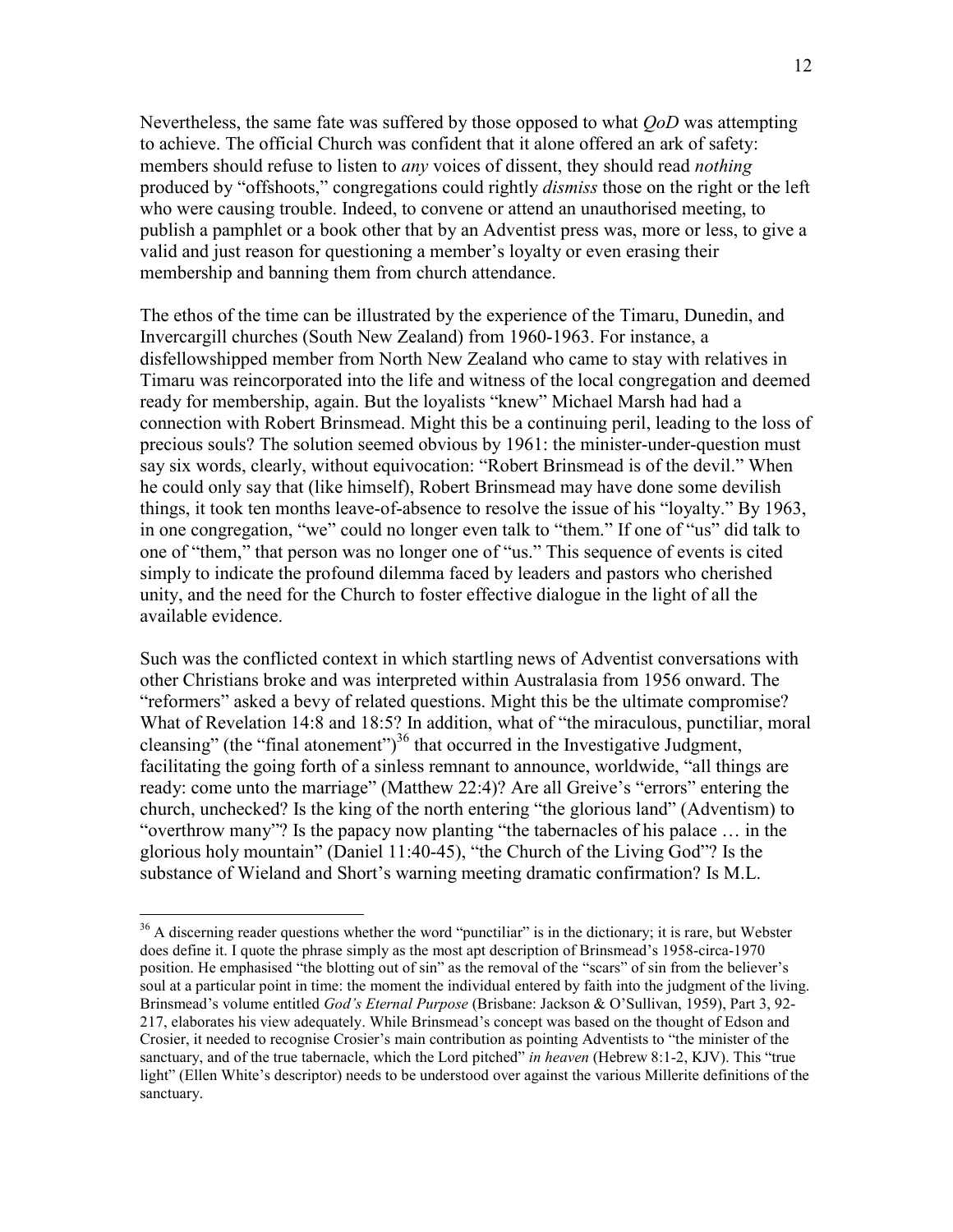Andreasen courageously exposing God's Remnant Church as rapidly descending into apostasy? Are dire prophecies (including those of "the shaking") in the process of being fulfilled, right now?

Thence two streams were sourced in Australasian Adventism and given volume during the crisis years from the 1940s to the 1970s. There was a great need to understand the perplexity of those honest souls who would later call themselves "Concerned Brethren" and to offer them accurate information as well as effective pastoral care and nurture. There was a crying need to define Adventist identity, rather than crush people under the overwhelming weight of unexamined certainties. There was a great need to rethink the relationship between corporate authority and individual responsibility. There was a pervasive need to relate Scripture and Ellen White's writings effectively. Adventism was in a dynamic period of adolescence marked by the kind of turmoil that the wider society experienced during the turbulent  $1960s$ .<sup>37</sup>

Thus, rightly or wrongly, *QoD* was interpreted as a beacon of hope or a source of despair. With the end of all things at hand, there was little time for anyone to ask whether "the other side" might have anything to offer, except damnable heresy.

# V. Assessing the Evidence: The Analysts

Some strategists contend that when conflict arises within a community, it is likely that a majority (perhaps between sixty and eighty per cent) of the membership do not "own" the issues with any degree of intensity.<sup>38</sup> For some Adventists of the late 1950s and 1960s it seemed the immediate problem was explicable as a dispute between Church leadership and a handful of reactionaries (not all churches were like that in Invercargill). The most fundamental mistake of appointed leaders of the time may not have been theological in any significant way. Was it, in fact, administrative/pastoral? Adventist leaders did help to marginalise contrary voices and allow them to be negatively categorised; they also failed to recognise the potential strengths of more friendly critiques (by Cottrell, Thurber,

<sup>-</sup><sup>37</sup> Somebody has said that there are lies, damnable lies, and autobiography. We do well to question our perceptions of the past and especially our role within it. In hindsight, it seems to me that Greive and Brinsmead, together, asked many of the questions that were crucial for the 1950s and that both of them honestly sought for effective answers. Adventism itself could not give adequate answers immediately, nor did it allow the time required for the answers to develop. (A passage from Ellen White's writings that was quoted frequently during the crisis years has an uncanny relevance; see Testimonies 5, 707.) Brinsmead took twelve years, from the publication of "The Vision by the Hiddekel" (mimeographed, 1958) to "discover" the awesome significance of the Protestant Reformation for the Adventist understanding of salvation. Greive's career was terminated before *QoD* was published. I thank Colin Standish for sharing his perceptions of Greive with me, email to Patrick, 26 September 2007.

<sup>&</sup>lt;sup>38</sup> See David Brubacher, "Church Fights and the 'third voice' middle," *Ministry*. November 2001, 20-21. The limited surveys that I have been able to conduct indicate the  $OoD$  event is a known entity for many older Adventists but only a tiny minority of them currently view it with some degree of concern. The quality of the dialogue might be enhanced if we listen more fully to the seventy per cent of members who are women and include intentionally those members (women and men) who are trained in the listening skills of Clinical Pastoral Education.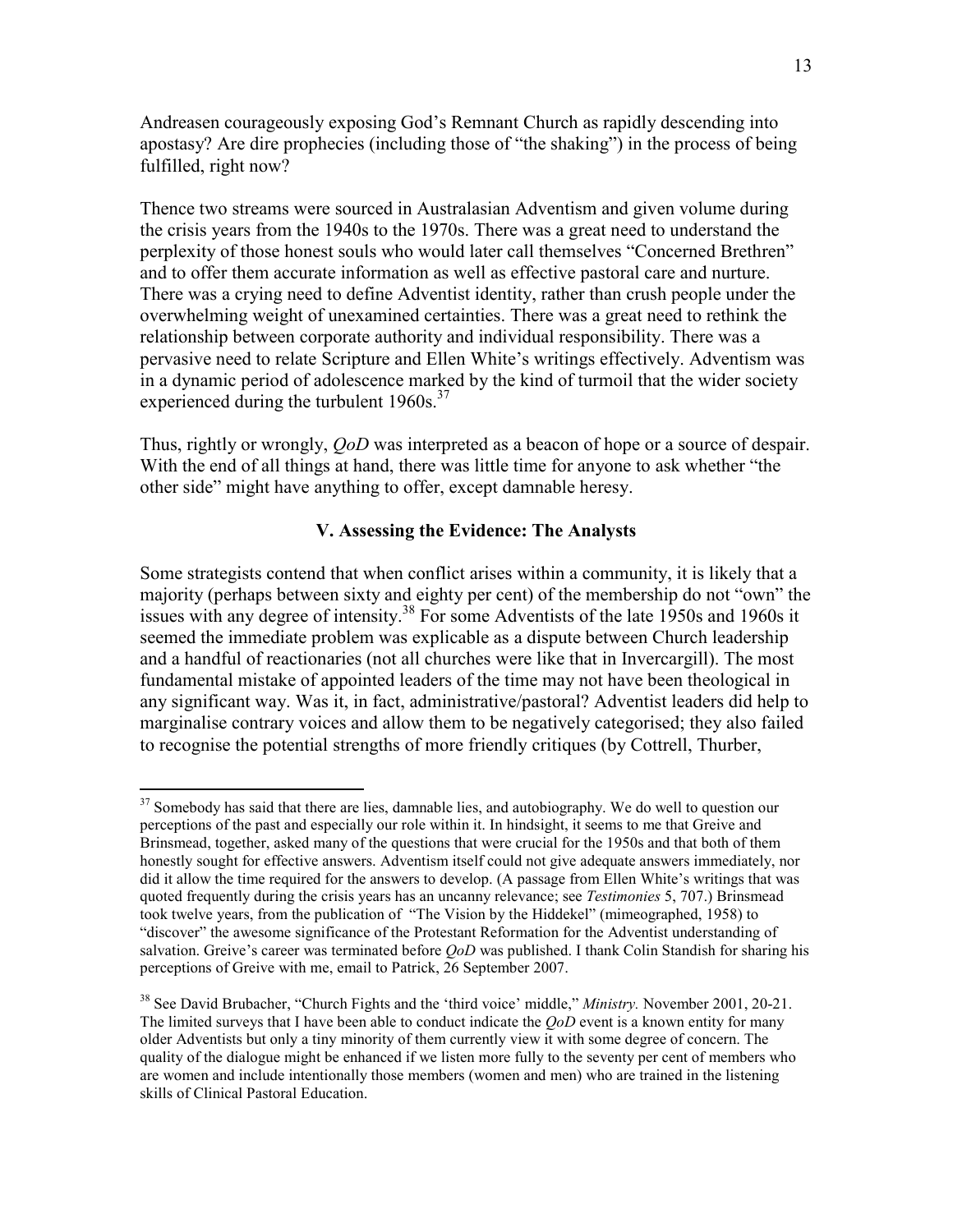Heppenstall, *et al.*) that had at least some potential to moderate the escalating debate. Both the right and the more centrist groupings provided opinions that were potentially important within the ongoing discussion. However, Adventist leaders in North America failed to hear such voices effectively.<sup>39</sup> Some key leaders in Australasia seriously misunderstood the complexity of the crisis, to the extent that their earnest attempts to resolve it may have exacerbated it.

A second issue derived from the Adventist expectation of Scripture. The biblical authors wrote within contexts that did not necessarily include or address in detail all the questions that would be raised in later ages.<sup>40</sup> For instance, the Christian church's understanding of Christ's nature during the incarnation was impacted profoundly by centuries of discussion. Adventists of the 1950s were reluctant to explore, learn from and apply the outcomes of that discussion, in particular because of their eagerness to have the Bible offer immediate, definitive answers to all of their very specific questions. In hindsight, the church's greater need was to hear fully all the Scripture said, faithfully apply the principles it emphasised, and learn to live with a measure of ambiguity on some matters. Biblical evidence should never be forced to support conclusions that belong to a different time and place.

A third problem was almost inevitable, given the mindset of the time. Most Adventists had long forgotten crucial lessons about Ellen White's role and the consequent appropriate use of her inspired writings. A previous generation of administrators reflected during 1919 on what they had learned from their personal experiences with Ellen White, but all those leaders were now resting in hope of the first resurrection.<sup>41</sup> A long dalliance

 $\overline{a}$ 

 $^{41}$  Intimations of the content of Dr. Michael Campbell's research on this topic lead me to believe that his dissertation, successfully defended during July 2007, will offer reliable guidance on this issue.

<sup>&</sup>lt;sup>39</sup> An effective survey of the impact made by the  $QoD$  event might be informed by the extant literature but embrace in a judicious way the perceptions of people who remember the 1950s. For instance, anecdotal evidence suggests that a majority of ministers/teachers still believe the book was a worthy publication in terms of the clarity of its language, its wide distribution, its expression of landmark ideas (Second Advent, Sanctuary, Sabbath, State of the Dead, Spiritual Gifts), and its role in the theological development of Adventism. After reading a draft of this paper, in an interview on 17 September 2007, Chris Akroyd emphasised how a person's perception may change substantially during a half-century. Akroyd was an employee in South New Zealand during some of the effervescent years reviewed in this paper; currently his family keep him aware of ongoing discussions that relate to such matters.

 $^{40}$  The period 1946-1966 shows Adventists benefiting enormously from a better understanding of church history with reference to prophetic interpretation and conditional immortality. Adventists also benefited from a fuller understanding of the relevance of Christian history for understanding the divinity of Christ. However, in the same era they often disregarded the experience of Christianity in understanding the humanity of Christ. Neither the official Church nor its critics did well in the quest to understand even Adventist history in this regard. Note the writings of Ralph Larson over against the editorials by F.D. Nichol, "Four Charges Against Seventh-day Adventists," 5 March 1931, 1-4, and 12 March 1931, 1-4, in which Nichol responds to articles in the Moody Bible Institute Monthly. On 11 September 2007, S. Ross Goldstone drew my attention to the Nichol editorials and to a relevant letter by A.W. Anderson, cited in a paper by Goldstone written during 1986 and preserved in DF 476, C. This particular Document File is about three inches thick and includes a wealth of data and opinion on the Nature of Christ.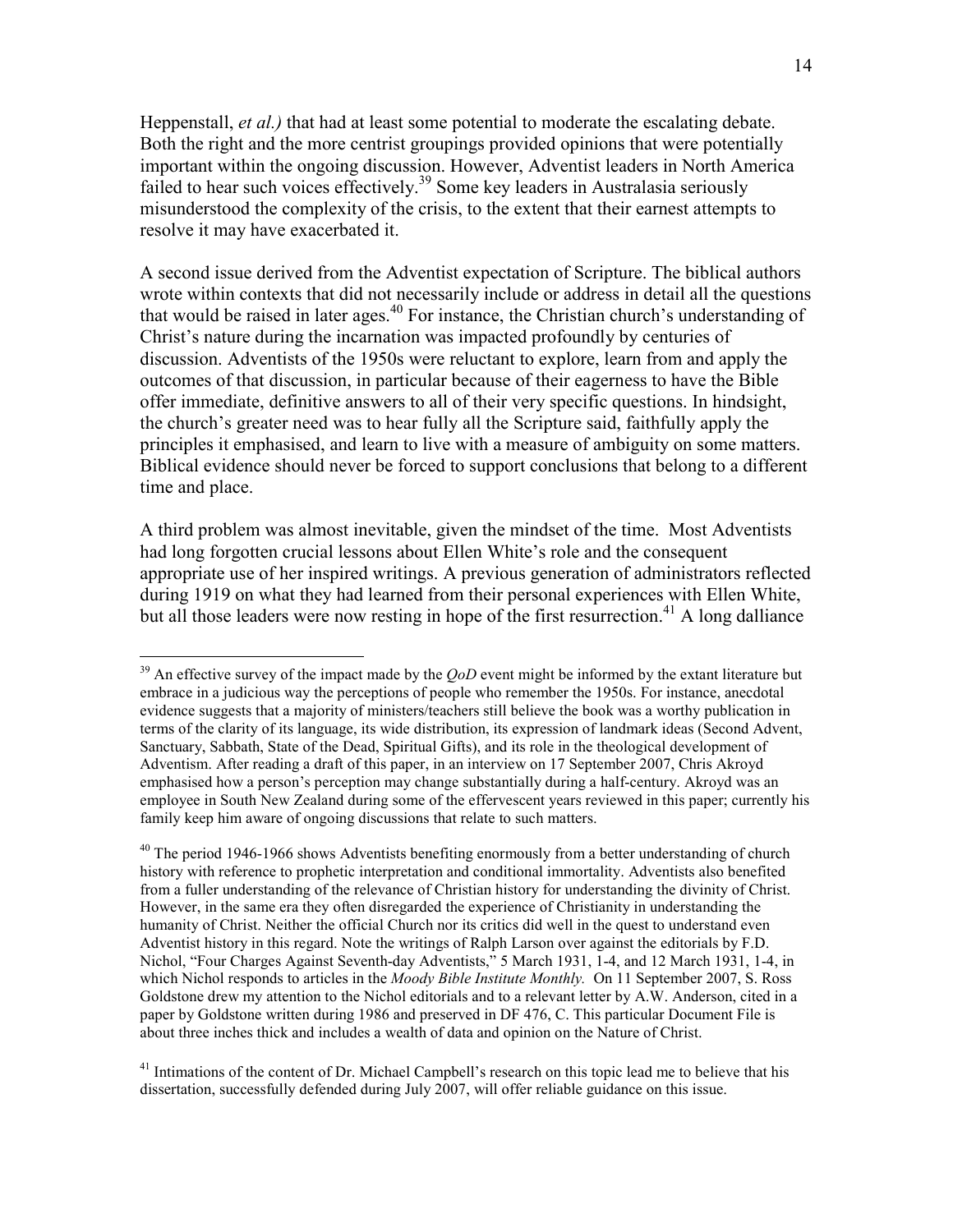within Fundamentalism<sup>42</sup> had enabled Adventist apologists like Francis D. Nichol to deny crucial evidence that would be unmistakable in its substance and implications within two more decades. Therefore, the *OoD* debate was fuelled in part by a serious misconception that Ellen White's writings provided the encyclopedic, authoritative (even infallible), definition of Adventist doctrine.<sup>43</sup>

# VI. Estimating the Impact and Potential of QoD

While a great many of fifteen million baptised Adventists may at this point know little or nothing about the *OoD* debate, a significant minority of members live in societies where this issue is one of those that require thorough assessment in the light of all the available data. Such believers face insistent demands to be thorough in assessing all the extant information that bears upon their faith, to the extent that they need to be also reminded it is the Lord's money that is being used by all the participants in the ongoing discussion. In other words, fiscal balance and responsibility require consideration. Decisions are fraught, not least because such concerns as those raised by the QoD event are embracing the peoples of developing nations slowly but acutely as the Information Age develops ever-better Internet access.<sup>44</sup> Hence, wise leadership is essential lest the potential lessons of the QoD event are not well applied.

Fortunately, a cluster of dissertations, not least those by Paul McGraw and Julius Nam, offer evidence that the church received important wake-up calls in the protestations of such dissidents as Dudley M. Canright, Louis R. Conradi, E.B. Jones, the Seventh-day Adventist Reform Movement, and other such stirrings that took place on both its right and its left.<sup>45</sup> Adventist founders including James and Ellen White had emphasised the

 $\overline{a}$ 

<sup>44</sup> On 20 September 2007, I received an email from a reader (in part) as follows: "Please, raise your voice at the Conference for all of us pastors' sake. We deserve to have the best scholarship at our fingertips. Otherwise millions will be spent to remedy crises that could be managed wisely and frugally."

<sup>45</sup> This comment needs explication in view of research relating to orthodoxy and heresy. Often heresy helps a community clarify and better defend its faith, as in the case of the "heresiarch" Arius (c. 250-c. 336). After reading a draft of this paper, Norman Young suggested to me (in conversation, 26 September 2007) that heresy may, at times, be understood as "an unbalanced statement of what is true"; that a heretic may be a well-meaning person who has difficulty living with paradox and who attempts to simplify a problem.

 $42$  I have been privileged to read in draft form a thesis by Mark Pearce presented at the University of Queensland that has since been awarded (November 2007) a High Distinction. Pearce's study unpacks effectively some of the Adventist engagement with Fundamentalism.

 $^{43}$  I have written a hundred papers, articles, and book chapters, as well as a thesis and a dissertation, attempting to reflect on this and related issues within the context of Adventist history; some of these writings are available in *Ministry, Adventist Review, Record*, or on CDs and the Internet. Note, for instance, the context in which I cite Ellen White's statement in *Testimonies*, vol 1, page 262, in "Ellen White, Yesterday and Today," 14 September 2002: http://www.sdanet.org/atissue/white/Patrick/egw-affirm.htm. Cf. Ellen G. White's morning talk at Battle Creek on 6 February 1890, "Open the Heart to Light," Review and Herald, 25 March 1890. Also, see my article "Does our past embarrass us?" Ministry, April 1991, 7-10.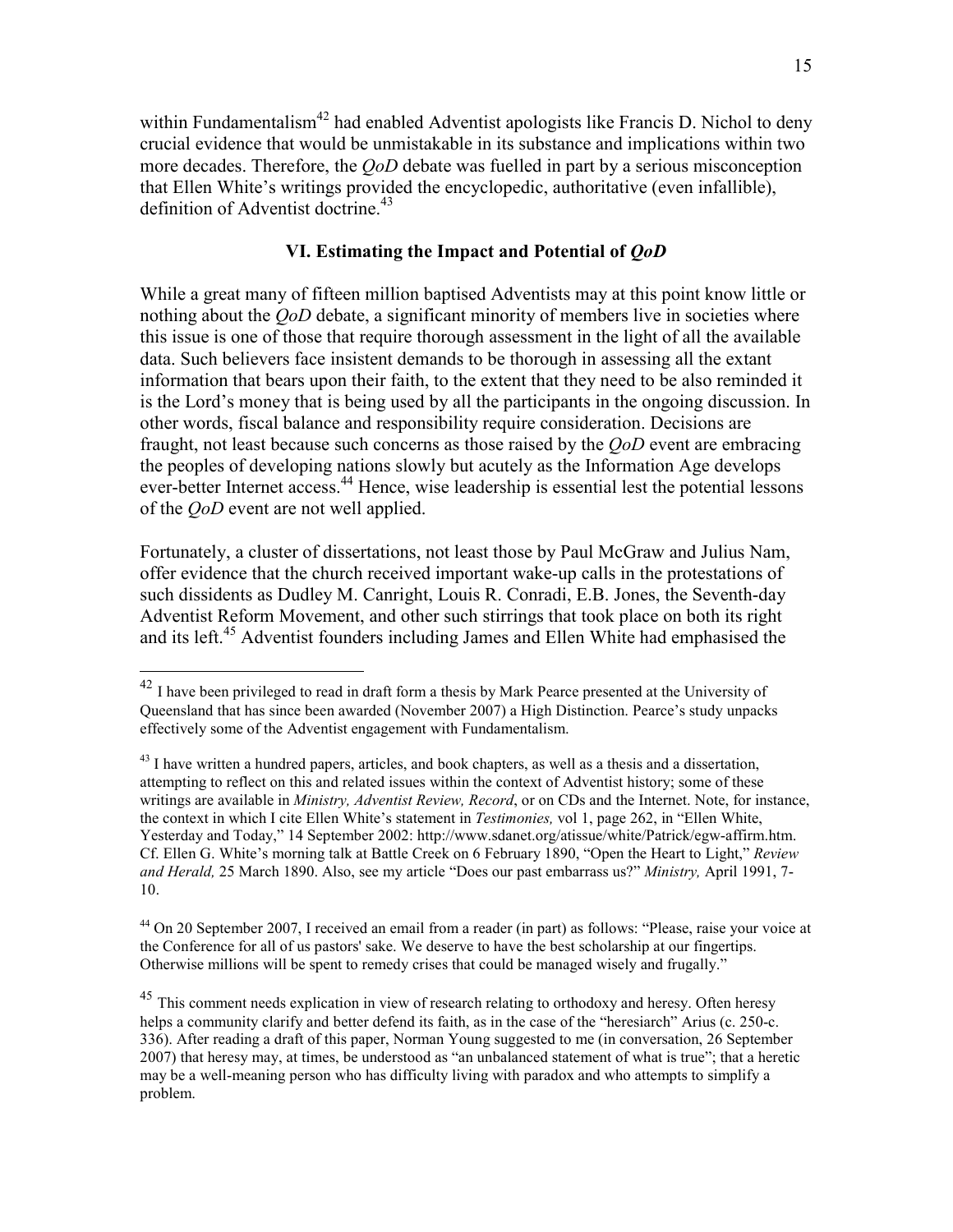concept of "present truth" but many of the Whites' most dedicated children struggled to embrace and apply such a dynamic understanding.<sup>46</sup> Moreover, despite an explicit affirmation during 1980 of the value of sociological enquiry, the church has a continuing need to listen effectively to its growing body of sociologists. It was because Adventism was entering an era when new information would become available rapidly that the advocates of reversion have appealed effectively to so many loyal believers since the  $1950s.<sup>47</sup>$ 

The advocacy of a reversionist stance tends to create or intensify the cognitive dissonance that, in turn, stimulates an opposite, extreme response, that is, the entire rejection of Adventist faith. From the *OoD* event and its aftermath, historians can trace with greater clarity the development of various streams within the Seventh-day Adventist communion. On one edge are those who faithfully advocate what they perceive as the only true Adventism, defined by an idealised past, versus those on the opposite edge who advocate few if any historic landmarks for the church's journey into a radically different future. Rather often, when new information at last registers with them, reversionists become rejectionists. Rejectionists, with alarming frequency, become alienated completely from the Adventist community and even from Christ. In between the polar-opposite options of reversion (a nostalgic backlash) and rejection (psychological alienation from Adventist distinctives and/or physical alienation from the movement itself) are those who advocate the difficult yet most sustainable option: the transformation of Adventist faith and practice as the past and present are assessed in terms of all the available evidence.<sup>48</sup>

<sup>&</sup>lt;sup>46</sup> The analyses of such authors as Rolf J. Pöhler clarify this matter; note my summaries of the evidence in such presentations as "Continuity and Change in Seventh-day Adventist Doctrine and Practice," 2003. Note Ellen White's extensive comments on this issue in Counsels to Writers and Editors, 33-42.

 $^{47}$  Johnston's illuminating presentation to the (then) Andrews Society for Religion Studies in 1980 offers a way to understand the cleavages in Adventism between reversion, transformation, and alienation (or rejection). See Robert M. Johnston, "Orthodoxy and Heresy in the Biblical Period: Some Reflections on an Elusive Category," as interpreted by my sdanet.org/atissue articles. Because Johnston's paper is not readily available to most readers, a key paragraph from it is quoted here in italics: T. M. Ludwig has developed "the thesis that religious change is precipitated when the soteric value ... of the transmitted religious reality (the traditum) is experienced as deficient under new circumstances. In such a situation, the meaning and security of the accepted traditum are called into question," which means "distancing oneself from it, becoming conscious of the gulf between the 'old' structures of salvation and the realities of the new situation." (1980: 25-26). He suggests three typical kinds of response to such a situation: alienation, reversion to the old tradition (as a sort of nostalgic backlash), or transformation of the tradition (ibid.). Only the last option tries to bridge the gulf between the new situation and the religious tradition, to resolve the cognitive dissonance. Normally the third process is continuously happening, but in times of drastic disjunction it cannot keep up with events, and there is danger that one of the other two responses, which are basically destructive, may come into play. Source: Robert M. Johnston, Andrews University, "Orthodoxy and Heresy in the Biblical Period: Some Reflections on An Elusive Category." The work Johnston cites in this paragraph is Theodore M. Ludwig, "'REMEMBER NOT THE FORMER THINGS': Disjunction and Transformation in Ancient Israel." Pp. 25-55 in Frank E. Reynolds and Theodore M. Ludwig (editors), Transitions and Transformations in the History of Religions: Essays in Honor of Joseph M. Kitagawa (Leiden: E.J. Brill, 1980).

<sup>&</sup>lt;sup>48</sup> While there will always be gaps in the available information, the aim should be to evaluate thoroughly all that can be accessed. Such a goal underlines the essentiality of well-resourced centres for Adventist research.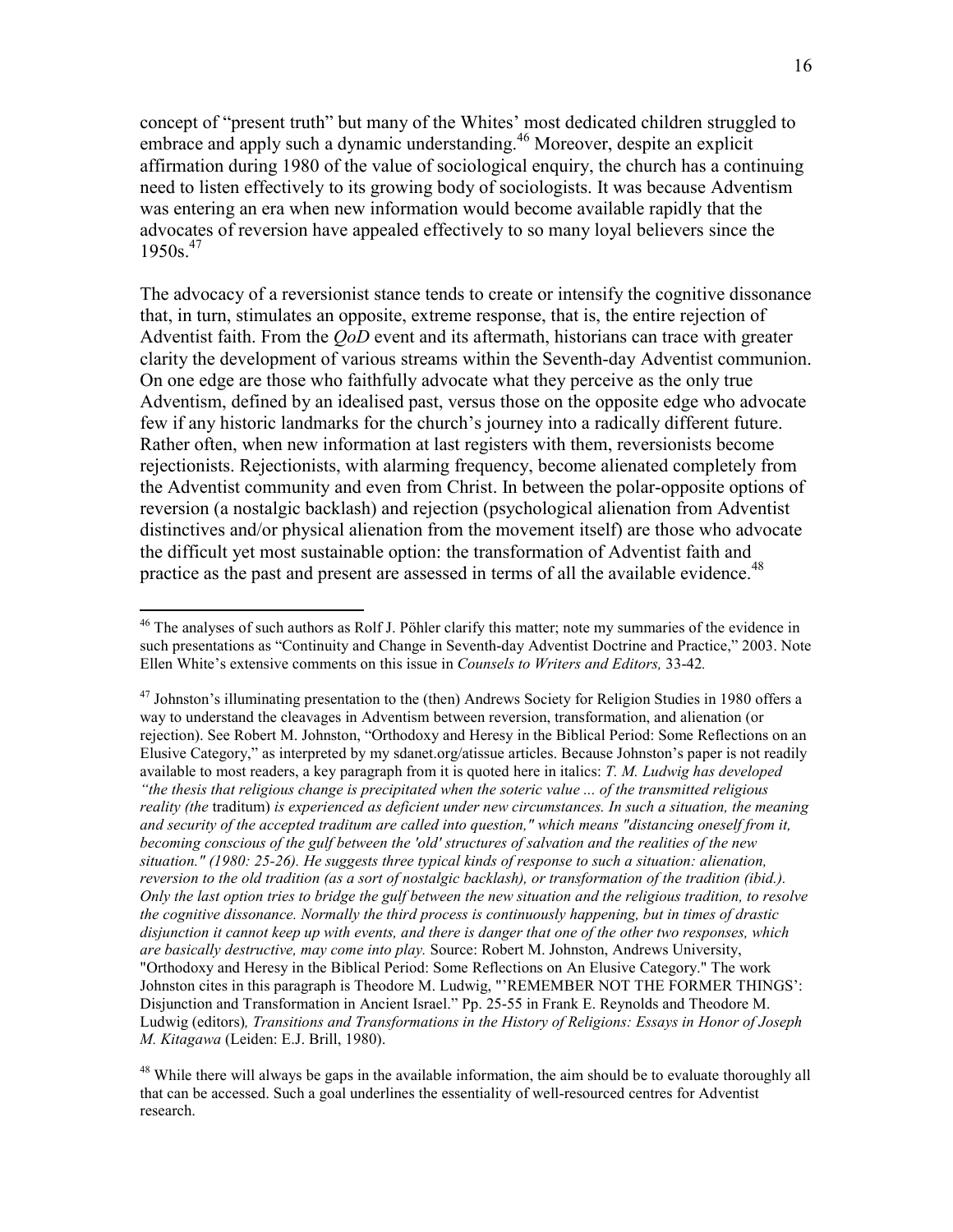## VII. QoD in Perspective: Can a Majority View be Identified?

During the past year I have talked and written to current and former Adventists about the book Questions on Doctrine, inviting them to comment on the impacts the book may have made upon them as individuals, SDA entities, or others. My aim has been to listen to the views that are currently held rather than to influence the perspectives of respondents. Various drafts of this paper have been shared with a cross-section of such persons; their comments have been invited and noted. As others read successive drafts of this paper, my file of observations is likely to expand; after 31 December 2007 its core materials will be located in the church's archives so as to be available for ongoing research.<sup>49</sup>

The people contacted in this informal survey include the following: administrative leaders at Division, union, local conference, and institutional levels; teachers from primary school to college/university levels, as well as chairpersons of departments or schools that teach Scripture, religion, and cognate subjects; church pastors; lay leaders, church members, and former members. While individuals in Russia, Europe, Asia, Africa, and North America have been invited to respond, their numbers are too small to facilitate statistical analyses. It has been more realistic to poll respondents who live in selected parts of the South Pacific region. Some of the impressions gained may be summarised along the following lines.

Most college/university students (except those who are training for ministry) are unaware of QoD, as are most adult Adventists less than sixty years of age. A retired minister of long experience estimated that about one quarter of the members in a church he pastored during the 1980s were in some way concerned about  $O_0D$ . However, that figure seems to be exceptional, then and now, for other than a few small congregations. Further input may modify such preliminary assessments.

Most retired and serving ministers are aware of conflict relating to *OoD* and many have invested time and energy in order to address the concerns of members and the needs of congregations in this connection. Currently, however, far less than ten per cent of retired and serving ministers appear to have any significant level of personal concern about the book.

<u>.</u>

<sup>&</sup>lt;sup>49</sup> I acknowledge that it is desirable to check oral history thoroughly in terms of written records and that when a community experiences a crisis, it is valuable to consider oral testimony taken during the event, as well as soon and long thereafter. Two recent occurrences confirm this observation in my mind. On 12 September 2007, James Caldwell reminded me of his "America Series," thirteen cassettes (now available in a more accessible digital format from jamescaldwell@bigpond.com) that during 1981 recorded twenty hours of interviews with Adventist thought-leaders, reflecting on the then current, vibrant discussion of Adventist theology and Ellen White's authority. On 16 September 2007, Mrs. Enid Botting, in a two-hour conversation, cogently reviewed events (alluded to above) that occurred in the Invercargill church (South New Zealand) during the 1950s and 1960s.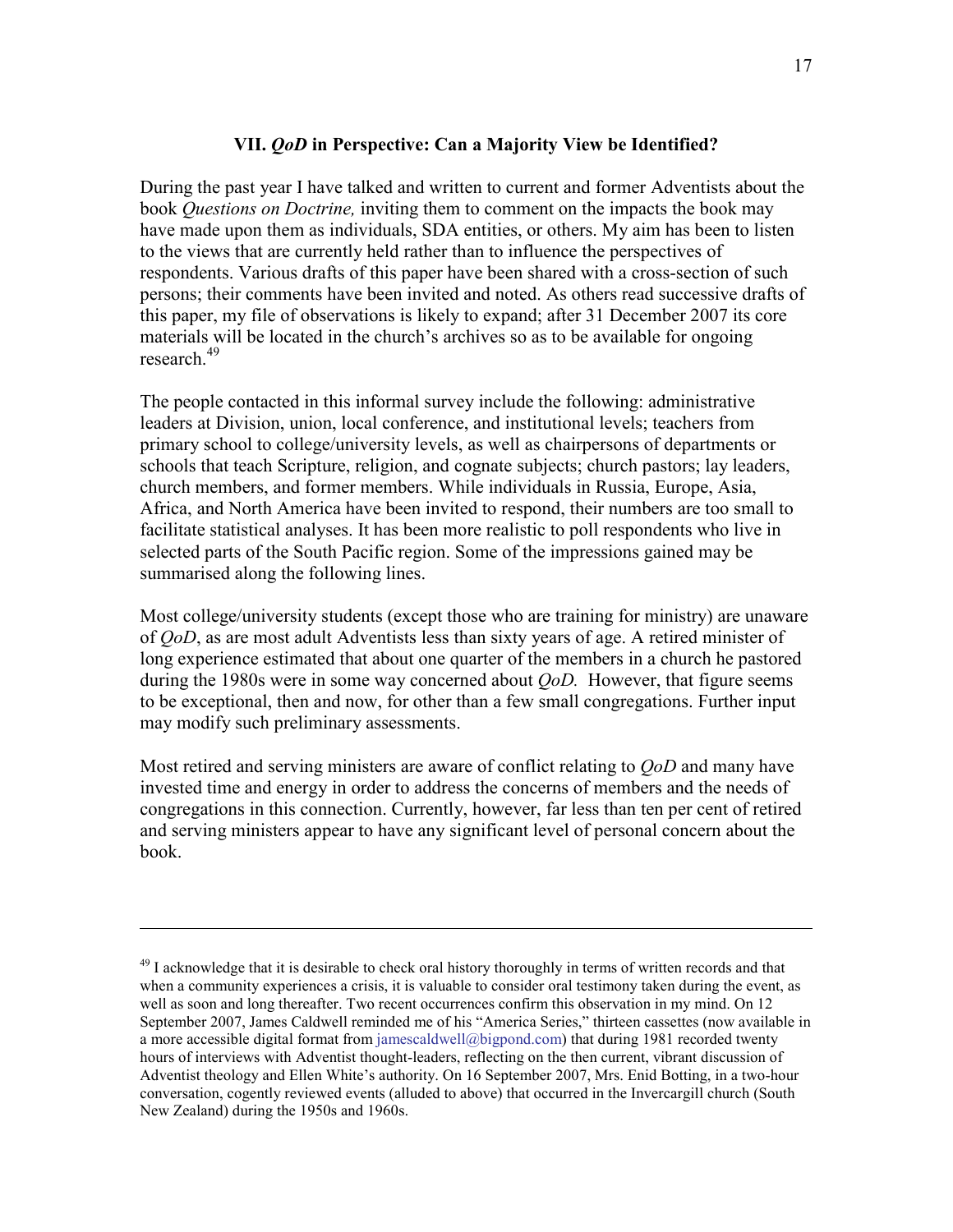The majority of ministers are positive about the book. They estimate it was a useful attempt to explain Adventism to other Christians and general readers. They deem Adventist leaders made an honest attempt to express Adventist teachings in unambiguous, accurate, responsible language. They consider it was a constructive idea to make  $O<sub>o</sub>D$  available in libraries and other places where it was of easy access. While they believe that the book must be interpreted within its historical context, many ministers and teachers regard it with a considerable degree of approbation. Some describe it as "a breath of fresh air" or even "a tremendous blessing." The consensus view includes the concept that QoD helped to move Adventists from being misunderstood as an anti-Christian or a non-Christian cult to being perceived as genuine students of Scripture and followers of Jesus Christ despite the "problem" (from the viewpoint of other Christians) posed by their distinctive beliefs. Such a shift in perception was of tangible benefit to Adventist evangelism. QoD enhanced Adventist self-understanding, Adventist identity was moved toward clarification in terms of both historic Christianity and world religions, and Adventist mission was better equipped for global impact.

This majority view relating to *OoD* may tend to be held by persons who believe the Bible is "the only rule of faith and practice" for Seventh-day Adventists and cherish a dynamic view of "present truth," expecting "the church's understanding and expression of the teaching of Scripture" to be revised when it is "led by the Holy Spirit to a fuller understanding of Bible truth or finds better language in which to express the teachings of God's Holy Word."<sup>50</sup> However, a comprehensive survey would be required in order to clarify or deny such connections.

### Conclusion

The *OoD* event confronted Adventism with twin demands of the twentieth century: the need for its faith to be sustained by evidence and the requirement for its faith to offer existential *meaning*.<sup>51</sup> After thirty years sheltering from Modernism in the Fundamentalist camp, mid-century Adventism needed to recognise the strengths of an emergent Evangelicalism that was neither Fundamentalist nor Modernist. Those who believed that the Adventist past must control its future sounded the bugle of retreat passionately; however, from the vantage point of 2007, it is evident that reversionary options could not meet the exigencies of the changing situation. Adventists who were unconvinced of total adequacy in the expressions of the forthright apologists of the time would be confronted with even more alarming evidence that their understandings must grow and even, in some respects, change. Increasingly such believers would face a choice: to reject their heritage altogether or to transform perceptions of their faith, identity, and mission in the light of accumulating evidence and intensifying demands for meaning.

<sup>&</sup>lt;sup>50</sup> Cf. extensive documentation from A Word to the "Little Flock" (1847), 13, to "Fundamental Beliefs of Seventh-day Adventists," Yearbook (2007), 5-8.

<sup>&</sup>lt;sup>51</sup> We began this paper with a reference to "the big picture" and climax it with the suggestion that any effective conclusions need to be placed within the context described by the historians of Adventism cited in footnote 3.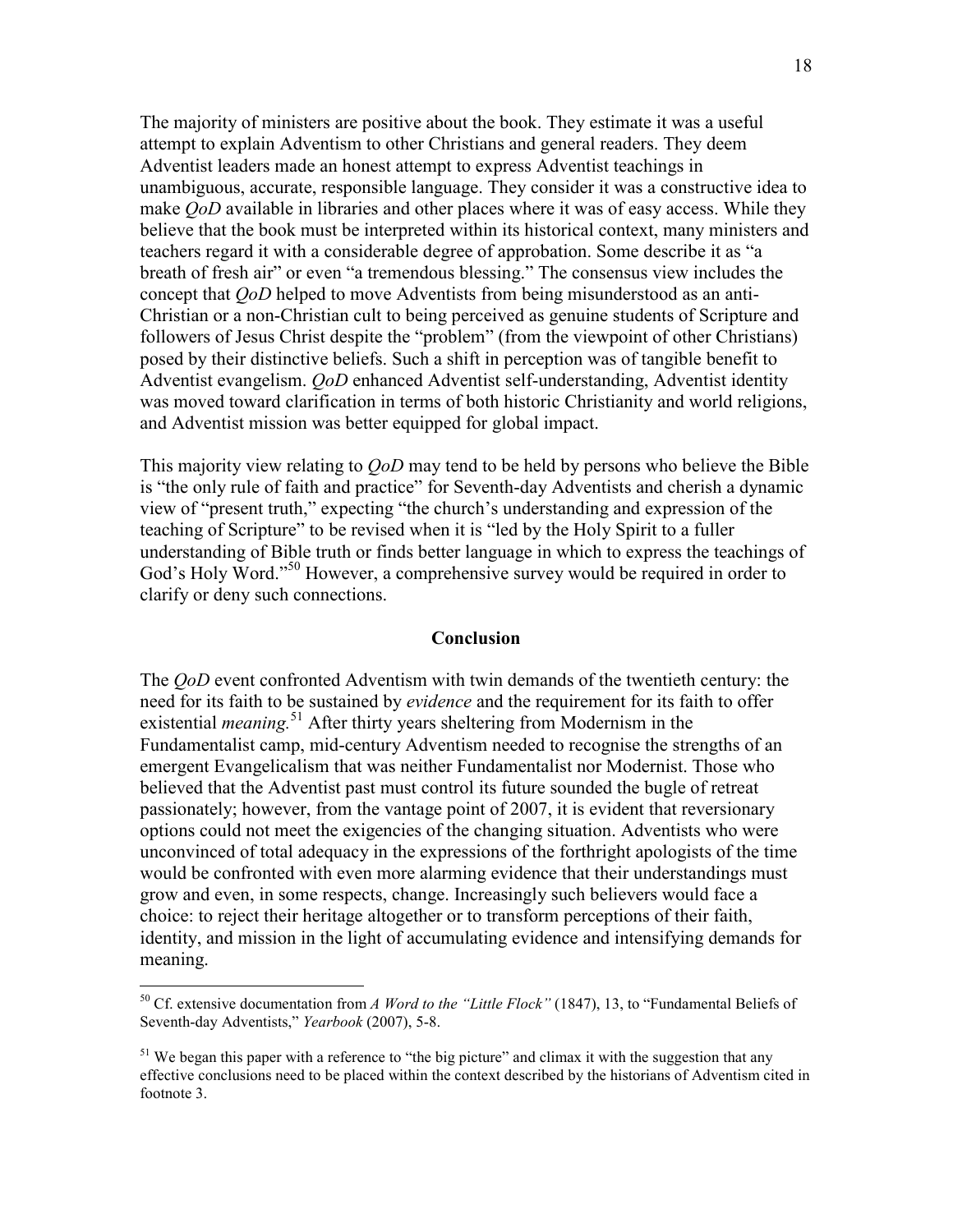The writings of Ellen White have been a crucial and constructive sphere of influence throughout this discussion, despite their frequent misuse. A plethora of studies might be examined by Nichol (1951), Linden (1976, 1982), Graham (1977), Pöhler (1995), McMahon (2005), Thompson (2005), and Ferret (2006), to demonstrate that the essential stance of *QoD* relating to Scripture and Ellen White was valid and necessary. Serious inadequacies in the Adventist understanding would soon become painfully apparent, even within such works as Nichol's 1951 apology. Other core issues relating to salvation and sanctuary would become much clearer over time, not least when the Righteousness by Faith Consultation reported to the church on 31 July 1980 and the Sanctuary Review Committee completed its principal consensus document on 15 August 1980.

However, it could be that the most important outcome of this conference on *OoD* may be a better understanding of both the resources and the needs of Adventist congregations and individuals in the diverse world of Century 21. Will contemporary Adventists learn from the QoD event? Does the way forward involve assessing biblical, historical, theological, sociological and other evidence *and* developing meaning therefrom, aided by "the dialogue and dialectic of a community" that values every one of its individual members?

## Postscript: "What shall we do?"

When biblical and recent history was placed in a fresh perspective on the day of Pentecost, the hearers were "cut to the heart and said to Peter and the other apostles, 'Brothers, what shall we do?'" Acts 2:37, NIV.

The *OoD* event developed into one of the church's thorniest problems for several reasons, chief of which was inadequate dialogue incorporating the full body of evidence. The enthusiasts on both sides were constrained by concerns and pressures that prevented them from being open with even the moderate cautioners in their respective communions; stentorian voices on both edges of the discussion were not invited to participate in an adequate way and came to see themselves as excluded or at least marginalised. Even if this situation seemed inevitable in the 1950s, it is unthinkable in the Information Age that characterises the early years of Century 21. Currently, research is more adequately democratised. Therefore, it may be fruitful to invite all the parties with interests in the QoD event to participate in a process (even if it takes five years!) with objectives such as the following. $52$ 

## Firstly, to assemble, make more freely available, and evaluate all the primary and secondary sources that inform the current discussion of the *QoD* event in its

 $52$  Ideally, for the process to be effective, a steering committee would be helpful; not to do the work, but to coordinate the process. The committee could include a statesman as chair, an experienced administrator as vice-chair, a historian/pastor as secretary, representatives from major disciplines, pastors from representative local churches, together with members that mirror their congregants.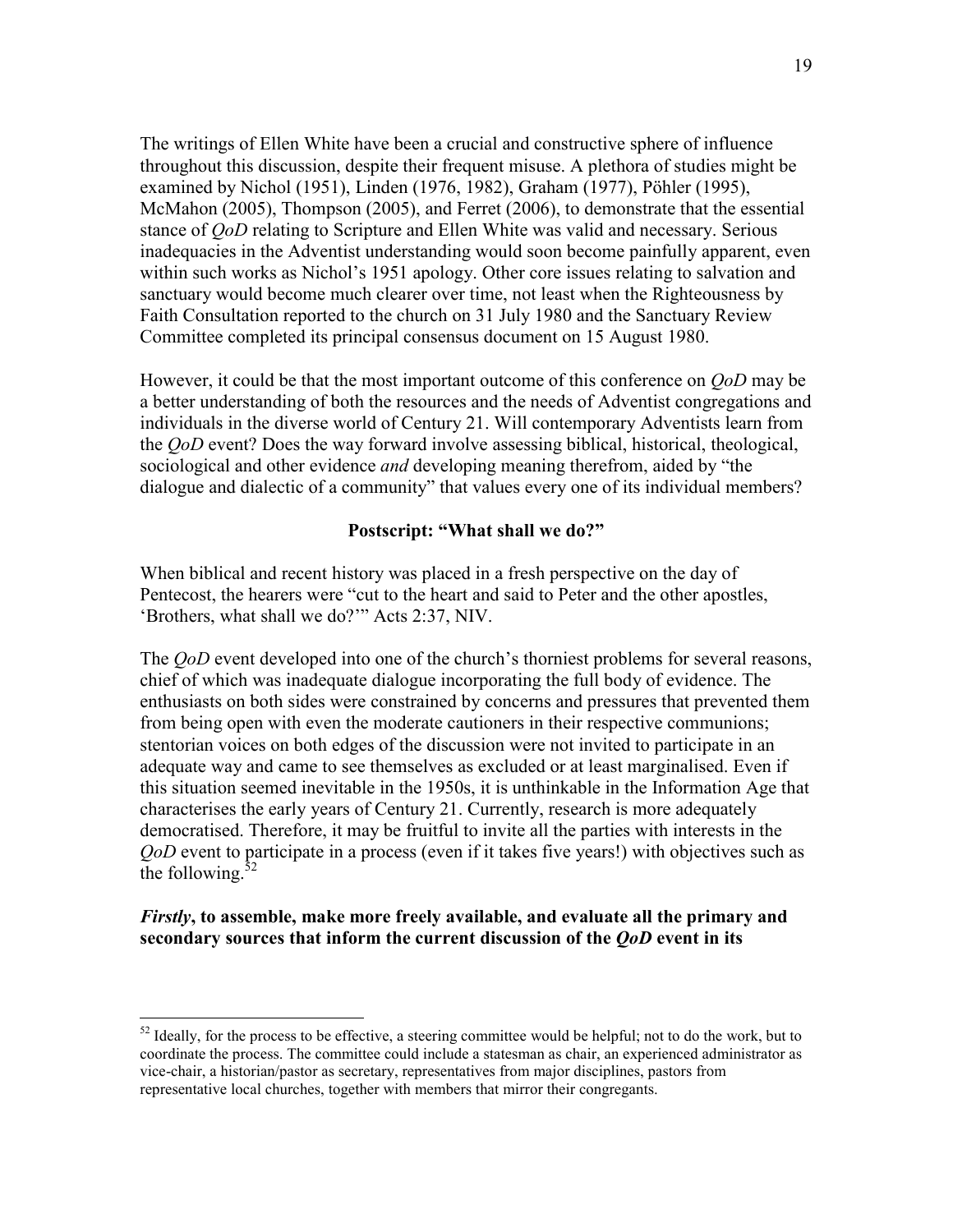historical, biblical, theological, sociological, and other dimensions.<sup>53</sup> Databases that already exist at the General Conference headquarters (Archives, Ellen G. White Estate) and at Adventist institutions (for example, Andrews University, La Sierra University, Loma Linda University, Pacific Union College,<sup>54</sup> Newbold College, Avondale College). While these already go a long way toward facilitating this primary goal, the sources cited in the papers delivered at the October 2007 conference will enrich the process and enable a comprehensive and thus effective literature review to be completed. It is essential to apply in the interpretive task all the research disciplines that have insights relevant for the process and its potential outcomes.<sup>55</sup>

Secondly, to identify all the component questions, treat them with respect and attempt to offer and foster adequate responses.<sup>56</sup> For instance, the issue that has caused the most debate and division, during the past fifty years, is Christ's nature during His incarnation. Why? For some participants this is an intense, existential question that determines their salvation. They ask: How can I be saved unless Jesus is just like me? For

 $\overline{a}$ 

<sup>55</sup> Some of the research disciplines that are relevant for the task in hand are mentioned above and are so obvious they are unlikely to be excluded from the process. However, some researchers who claim to offer definitive answers too often neglect others. As a case in point, when the Biblical Research Institute and the Ellen G. White Estate agreed on a comprehensive research initiative during 1980 (see my paper "The Inspired and Inspiring Ellen White, Part 1: 1982 in Historical Perspective,"

http://www.sdanet.org/atissue/white/patrick/egw-inspired.htm), sociology was included but has (up to this point) been little utilised in official studies or (at least) reports. My reading of the articles, books or masterlevel/doctoral-level dissertations of selected sociologists (William Sims Bainbridge, John Knight, Robert Wolfgramm, Peter Harry Ballis, Ronald Lawson, Gregory Schneider, Michael Chamberlain, Bruce Manners, Rick Ferret) leads me to the conviction that their discipline has profound insights that can be constructive for the task in hand. Note, for instance, the tenor of Wolfgramm's writing since his "Leadership Responses to the Brinsmead Agitation, 1955-1970: A Sociological Perspective," DF 938, and his article "Between Ellen and Hell – Learning to Live With Imperfection," http://sdanet.org/atissue/white/wolfgramm-egw.htm. Seventh-day Adventism is essentially a quest for truth (cf. Robert M. Johnston, "A Search for Truth," Adventist Review: Adventist History Issue, 15 September 1983, 6-8) and thus it cannot ignore any avenue of understanding that God has given His people.

<sup>&</sup>lt;sup>53</sup> Since Avondale College was accredited during 2006 to offer PhD studies in a range of disciplines, it has attempted to develop and keep up-to-date an annotated guide for those of its higher degree students who wish to focus on Adventist Studies. Such attempts may offer some basic guidance for the process here recommended.

 $54$  As an example of bibliographic resources, seven pages by Gary Shearer set a useful pattern. See Gary W. Shearer, "Evangelical/SDA Dialogues of the 1950s and the Controversy Over the Book 'Questions on Doctrine,' A Bibliographic Guide to the Sources in the Heritage Room, Pacific Union College Library," 8 May 1992. In an e-mail (Shearer to Patrick, 7 September 2007), Shearer notes he will shortly add 19 new items: three in the book/dissertation category, ten articles and six websites. Recent dissertations offer detailed assistance; note especially the one by Julius Nam. Student papers written at Adventist institutions mirror the state of knowledge in specific eras. See, for instance, sixteen pages by Robert K. McIver, "The Evangelical Conferences of 1955-6," a paper presented in partial fulfilment of the requirements for CHIS: Development of SDA Theology, November 1981.

<sup>&</sup>lt;sup>56</sup> We need to reassess the changes that have occurred in the style of Christian apologetics during the past half-century; for instance, see John G. Stackhouse, *Humble Apologetics: Defending the Faith Today* (Oxford: Oxford University Press, 2002). The tone and content of Adventist apologetics in the 1950s does not in all respects meet the needs of members in 2007.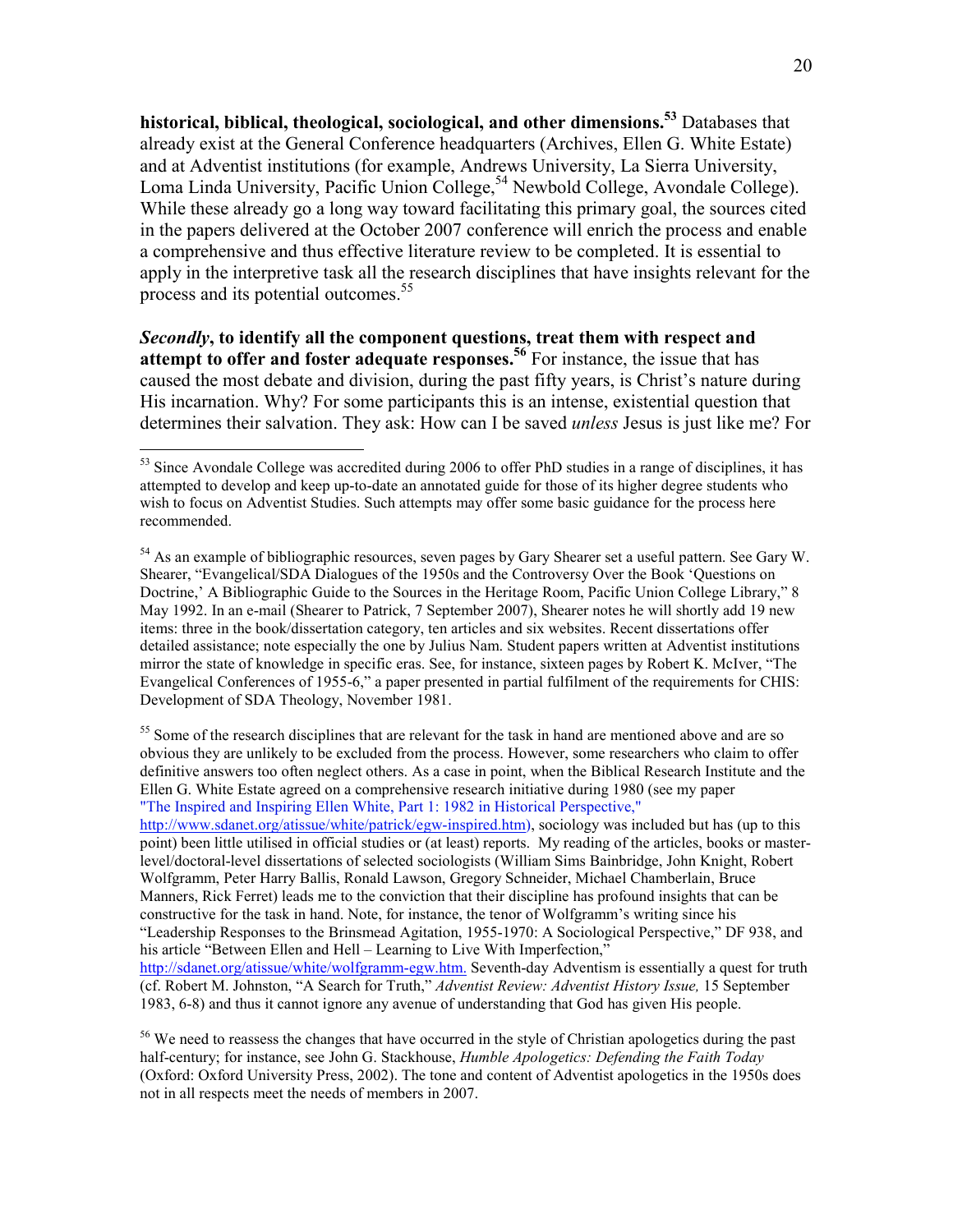others, the question is a different one that is just as intense and has comparable existential potency: How can I be saved if Jesus is just like me? Such questions are biblical ones that make first call upon the church's Scripture specialists; only when the exegetical task is completed and informed by historical enquiry can theologising hope to achieve sustainable results. The conclusions that are derived from the staged process, however, must be cherished as part of a saving faith that is often required to transcend the paucity of human reason and explanation. In other words, we can believe and benefit from realities that at least some of us cannot understand or explain in purely rational terms; for example, compare computer science with the Christology that affirms Jesus Christ as truly God and truly man. Some of the intense conflict that surrounds the doctrine of Christ's nature during the incarnation derives from earnest attempts to define the indefinable.<sup>57</sup>

Thirdly, to facilitate dialogue (even if it must include dialectic) centred on the prayerful and thorough evaluation of all the available evidence.<sup>58</sup> Thus far, for fifty years, the discussion has been seriously impaired because crucial segments of information were unavailable to, or ignored by, key individuals or groups.<sup>59</sup> Lay members are crucial to this process; indeed, the endeavour will fail unless it implements such heritage-informed convictions as that concerning the priesthood of all believers.

 $\overline{a}$ 

<sup>59</sup> One of the educators who has fostered "the dialogue and dialectic of a community" effectively is Fritz Guy of La Sierra University. Note his perceptive papers from as far back at 1980, gathered and interpreted in his volume Thinking Theologically: Adventist Christianity and the Interpretation of Faith (Berrien Springs: Andrews University Press, 1999). Guy's succinct description of constructive change, enunciated during 1980 in his paper "The Future of Adventist Theology: A Personal View," suggests the importance of five processes: "(1) reformulation, as eternal truth is understood in the language of each different culture and each new generation; (2) clarification and specification, as new questions arise and require a more careful investigation and more precise answers; (3) elaboration, as the church enlarges its thinking by probing deeper and thinking farther; (4) application, as the ongoing course of human history produces new situations; (5) reinterpretation, as further study and the witness of the Holy Spirit indicate that the Biblical revelation means something slightly different from what it has been understood to mean." Cf. Thinking Theologically, 83-93 and elsewhere. Rex Moe suggests if papers presented at the QoD conference "are to be put into the hands of people in the pew, that the theological terminology is in terms the laity can understand," Moe to Patrick, 21 September 2007.

 $57$  I acknowledge a wide array of potential solutions for this core problem, expressed in the literature (see for instance, F.D. Nichol, A.W. Anderson) or proposed by respondents (including Len Tolhurst, Woodrow Whidden, and others) to drafts of this script. These require detailed consideration, something that is beyond the scope of this paper.

<sup>&</sup>lt;sup>58</sup> Some of the strictures that this process will face are outlined effectively by Eric C. Webster of South Africa and Yaroslav Paliy of Russia; emails, Webster to Patrick, 5 September 2007; Paliy to Patrick, 6 September 2007. Effective dialogue requires active listening and a measure of patience on both sides; compare the history of the Free Presbyterian Church founded 56 years ago by Dr. Ian Paisley with Paisley's 2007 attempts to converse with Martin McGuiness. It would appear that the force used so destructively and the decades of rhetoric (interpreted as "bigoted and unreasonable") did not help the warring parties to achieve the outcomes they pursued. See "Paisley to quit church role," Sydney Morning Herald, 10 September 2007, 11. Can we as Adventists learn from the Irish, the Palestinians/Israelis, experts in conflict management, and Christians who believe Jesus' embodiment of "grace and truth" informs even the "doing" of theology?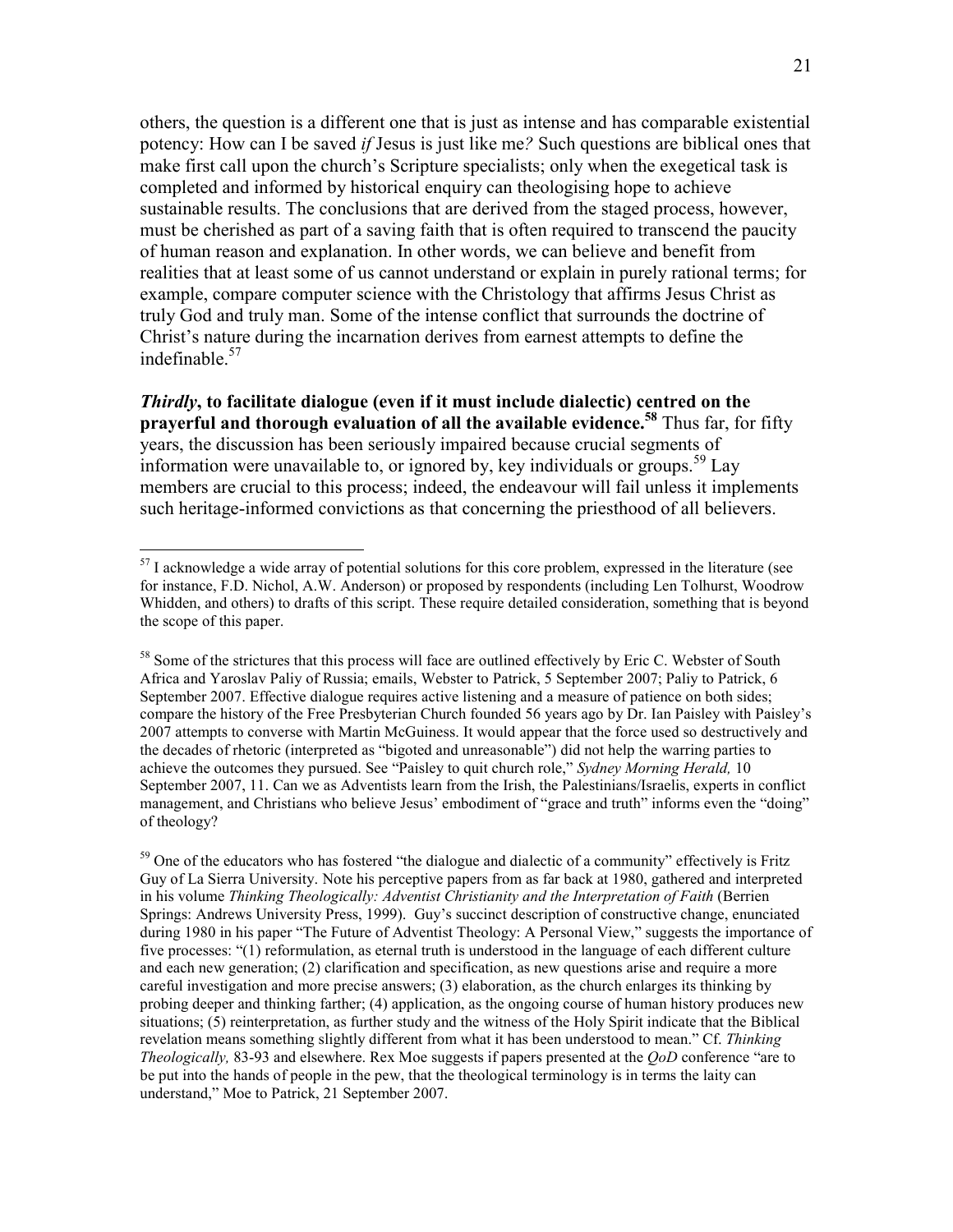Every participant needs to be valued and encouraged to assess the full range of evidence and the entire scope of the interpretive options. This process will call for suitable procedural models to be developed and evaluated. For instance, a family model may be instructive: where the physical illness of a member is under consideration by a family, no relevant medical speciality that is available to them should be excluded, but finally the tough decisions must be made with the participation of non-specialists. It could be something like that for the Adventist family as it addresses this issue. Church leaders may be tempted to be judges and dictators when the circumstances may require a complex combination of roles, including those of facilitators, educators, and umpires.<sup>60</sup> The  $O_0D$ event can well supply Adventism with an effective case study that informs crucial aspects of its administrative planning, pastoral care, and mission.

# Fourthly, to apply the findings derived over time to the understanding of the

Church's identity<sup>61</sup> and the implementation of its mission. The process of finding, making available, evaluating, and applying evidence will erase much of the distrust, lay to rest many of the vindictive charges, and clarify most of the controversial issues that have been in evidence since 1957. Even so, there will be matters that are still seen from different vantage points.<sup>62</sup> But, if the process has been open, thorough, honest, and respectful, for the majority there will be a great deal of common ground and thus an enhanced, reciprocal appreciation for the convictions of other participants.<sup>63</sup> Dedicated

 $\overline{a}$ 

<sup>62</sup> Note the perceptive comments by Lowell Cooper, "Disagreeing Faithfully: How to understand and appreciate the difference between unity and uniformity," Adventist Review, 28 July 2007; cf. subsequent letters, as in Adventist Review, 23 August 2007.

 $63$  Observe the criticism evoked by the idea of dialogue between Adventists and other Christians during the 1950s, over against the irenic participation in Evangelical conferences by current members of the Adventist Theological Society. Cf. the fruitfulness of a 22-year relationship between an Australian Evangelical (Dr. Stuart Piggin) and Adventism as indicated by Brenton Stacey, "Christians encouraged to embrace state," and Arthur Patrick, "Time to play politics again?" Record, 25 August 2007, 7. See also Arthur Patrick, "Christianity and a 'good society' in Australia: A first response to Stuart Piggin's Murdoch Lecture," TEACH: A Journal of Christian Education 1, no. 1, 45-49, also accessible from www.ministryofteaching.edu.au. Re Adventists as Evangelicals, note Piggin's Murdoch Lecture (2007) and the evidence and its evaluation presented earlier by Hilary M. Carey, "Ellen G. White and Female Prophetic Authority in the Adventist tradition in Australia," Journal of Interdisciplinary Gender Studies 5, no. 1 (June 2000), 3-19. Also note "Adventists, World Evangelical Alliance Anticipate Statements," Adventist Review, 13 September 2007, 21; Bill Knott, "Just Waiting to Be Asked," Adventist Review, 23

 $60$  Some leaders of the 1950s and beyond saw themselves as sole participants in the process of determining truth, as responsible for the judging process, or as required to dictate outcomes. The balancing of administrative and other roles was a concern of both Consultation I (1980) and Consultation II (1981). Cf. the insights presented in a Distinguished Faculty Lecture by Roland Blaich, available on the Walla Walla University website.

 $<sup>61</sup>$  During recent years there have been concerted attempts to better understand SDA identity. Cf. the South</sup> Pacific Division Bible Congress 2006, reported in Record, Spectrum, and Adventist Today. For perspectives of other Christians, see Kenneth R. Samples, "The Recent Truth About Seventh-day Adventism," Christianity Today, 5 February 1990, 18-21; William J. Whalen, "Is the end near? A look at Seventh-day Adventists," US Catholic, April 1994, 14-19. The Samples article concludes: "May it not be said that Seventh-day Adventism is more sure of its denominational distinctives than it is of the gospel." Graeme Tretheway, Associate Librarian, Avondale College, secured the Samples and Whalen articles for me.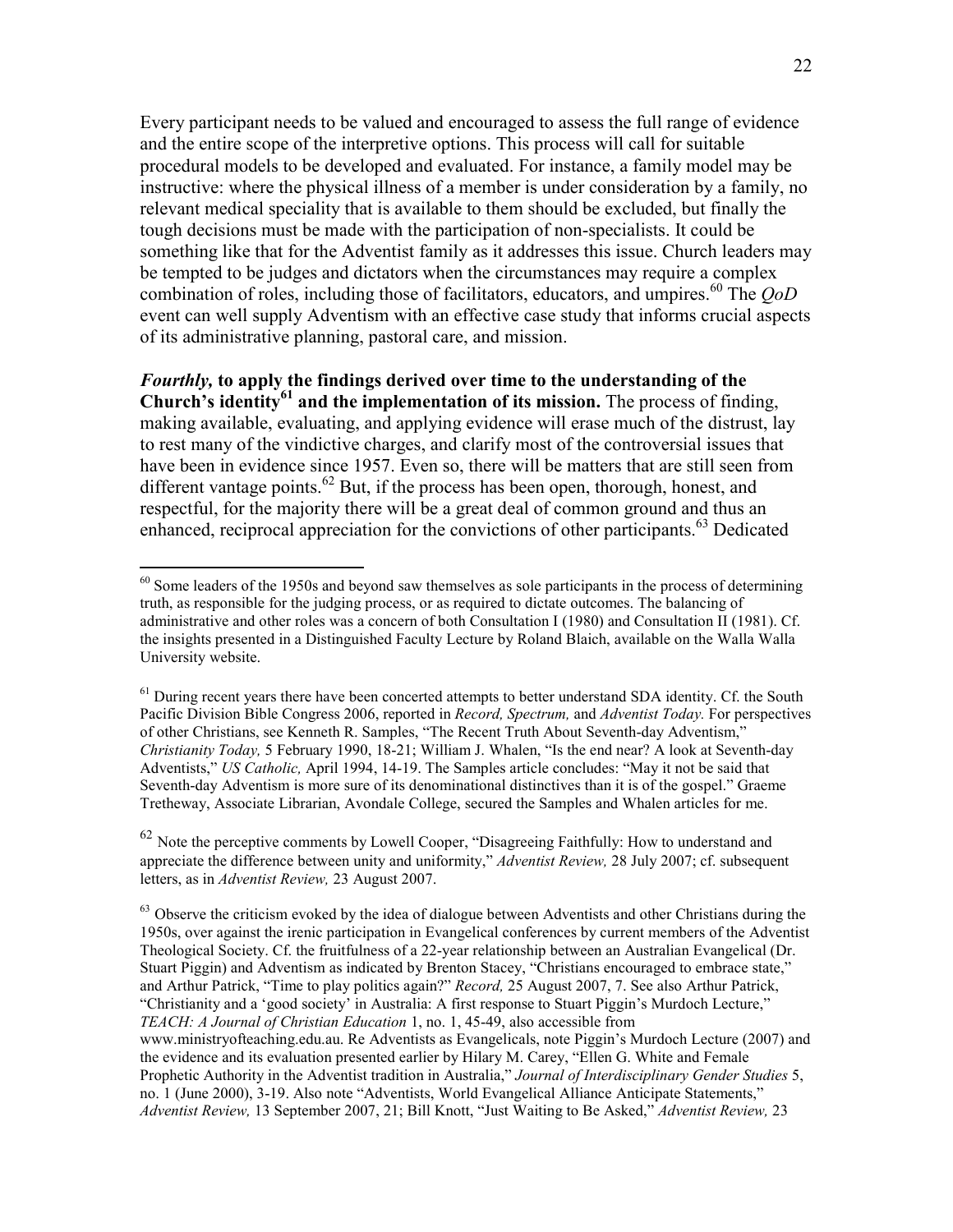servants of God for whom Adventist identity is precious will be thus drawn together in an effective process of revival and reformation. One outcome will be an enhanced morale: active, generous, selfless cooperation in bringing the everlasting gospel "to every nation, tribe, language, and people."<sup>64</sup>

# After ten months: a reflection on 1 October 2007

A principal weakness of this paper is its inability to incorporate adequately all the insights and suggestions shared with me by respondents who live in various parts of the world. One of many potential examples must suffice at this point. The extensive writings of Eric C. Webster are merely acknowledged by the mention of his name in footnote fifteen. Dr. Webster's extensive writings such as Crosscurrents in Adventist Christology (available for reading on-line at http://sdanet.org/atissue/books/webster) offer a coherent context within which to interpret his e-mail message received on 16 September 2007, which (in part) reads as follows:

 Once the Conference is over, I would appreciate a brief word from you as to your opinion of its procedure and outcome. We will think of all of you and pray for the Conference.

 I know your paper is a historical overview rather than a vigorous defense or a strident note of opposition but could I just make this comment. Don't you think you could make a statement in gratitude for the appendices placed at the back of the book giving Ellen White's statements on Christ and the Atonement?

 Those statements on the Atonement show clearly that it was Ellen White who was responsible for shifting the emphasis of the Atonement from 1844 in the sanctuary (our earlier position) to a complete Atonement on the cross. If we have an argument about this it should be with Ellen White and not with Questions on Doctrine.

I have noted a large number of such relevant topics or suggestions that this paper cannot incorporate adequately. Twenty other presentations and the discussion at the conference may well cover these matters effectively. Therefore, this note merely records my appreciation for the scope and quality of the comments submitted to me by e-mail, orally, or by telephone. I intend to include better recognition of matters of substance in the file that I will give to the church's archives at the end of  $2007$ .<sup>65</sup>

August 2007, 5.

 $^{64}$  The preparation of articles for South Pacific and North American Signs of the Times (2007) on such individuals as Wycliffe, Huss, Tyndale, and Luther has caused me to reflect again on the qualities and the potential of reformers/martyrs. How can our Church value such individuals and effectively include them in its life and witness, despite their diversity? Have we been more effective in honouring such people within the past experience of Christianity than in appreciating them within our own community of faith?

<sup>&</sup>lt;sup>65</sup> This draft, dated 1 October 2007 and edited slightly thereafter (up to 29 November 2007), is that submitted to the conference organisers at their requested deadline; the organisers made all the papers available to attendees at the conference. My postal address, telephone number, and e-mail address are given above so that anyone who desires to do so can offer me input before the abovementioned file is archived at the end of 2007. Further, if readers of this paper wish to request specific documentation beyond that given in the footnotes, I will do my best to respond to requests received by snail-mail, e-mail, or telephone.